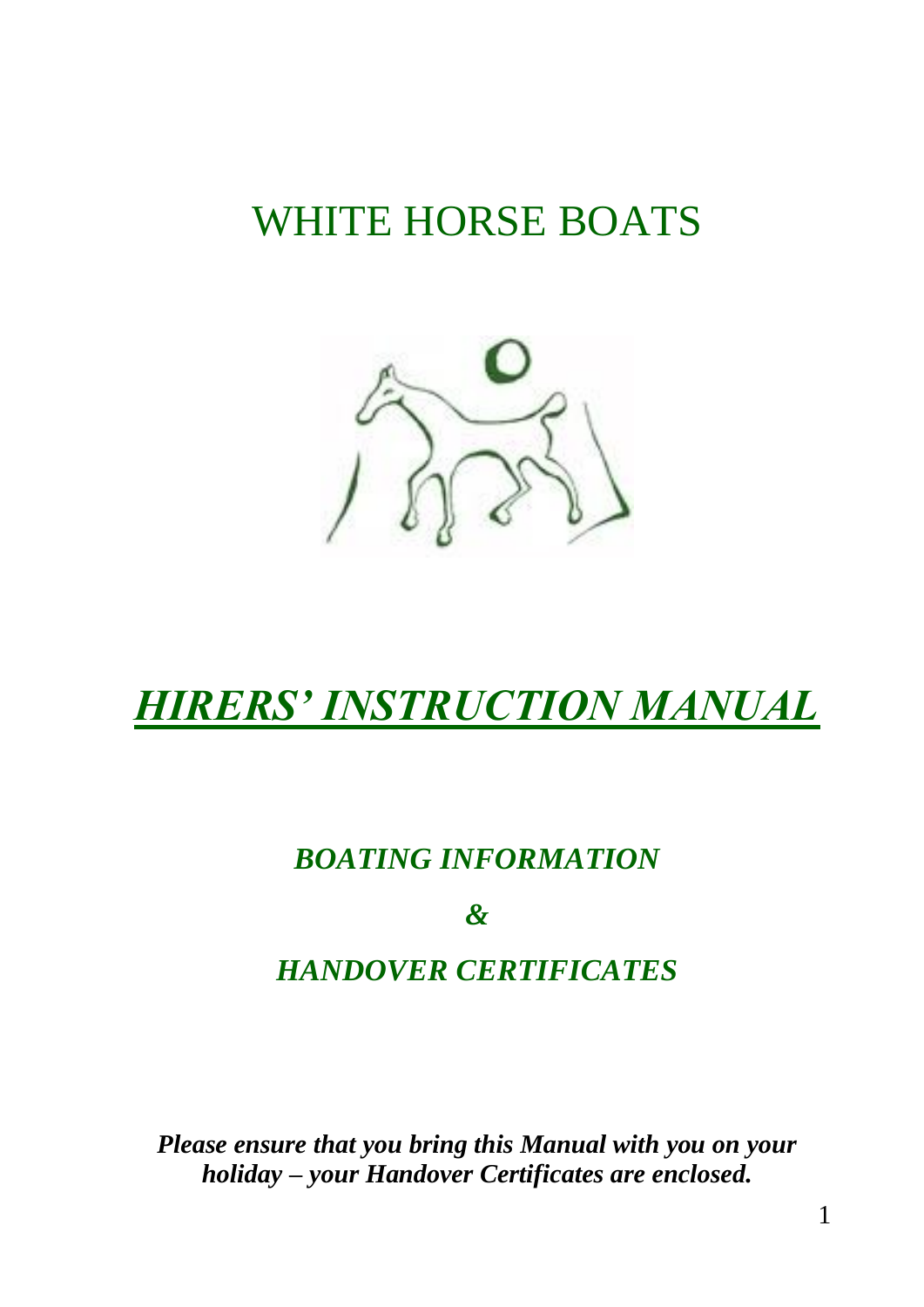## **CONTENTS**

|    |                                                                  | Page |
|----|------------------------------------------------------------------|------|
| 1. | <b>Welcome &amp; Introduction</b>                                | 3    |
|    | <b>SECTION A</b> – To be Read and Signed for before you Cast Off |      |
| 2. | <b>Our Commitment to You</b>                                     | 4    |
| 3. | <b>Your Responsibilities</b>                                     | 6    |
| 4. | <b>Safety on a Boating Holiday</b>                               | 9    |
|    | 5. What to do in Case of Accidents & Emergencies                 | 12   |
|    | 6. Your Boat – How it Works, Daily Checks                        | 14   |
|    | 7. Your Last Night on Board & Boat Return                        | 21   |
|    | <b>Boat Acceptance Certificates</b>                              | 17   |
|    | <b>SECTION B</b> – Useful Information                            |      |
|    | 8. Recommended Routes and Cruising Times                         | 22   |
| 9. | <b>Turning Points</b>                                            | 25   |
|    | 10. Water & Rubbish Points                                       | 26   |
|    | 11. Canalside Shops                                              | 26   |
|    | 12. Trouble-shooting Guide                                       | 27   |
|    | <b>Customer Comment Sheet</b>                                    | 35   |

*Please take the time to read everything in this booklet. We supply a hard copy when we hand the boat over to you – there is much useful information for you whilst cruising. We regret that we cannot be held responsible in any way for your holiday failing to meet your expectations if caused by failure to read our well-intentioned advice and recommendations…*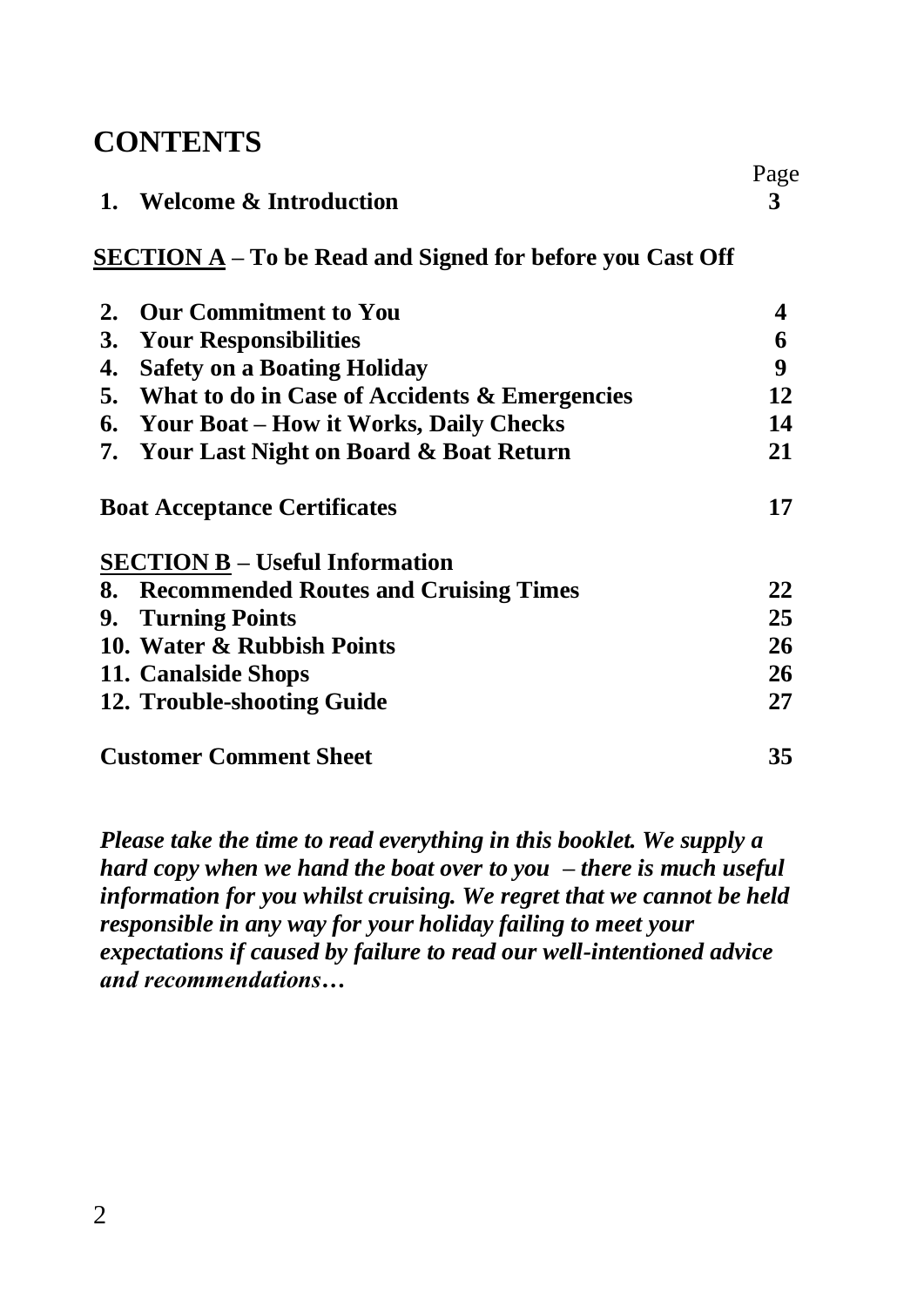## **1. WELCOME ABOARD!**

 **….and thank you for choosing to spend your holiday with us on the Kennet & Avon Canal. We want this to be the best, most relaxing holiday adventure you've ever had, and it is our aim to ensure that we always provide that.**

 **We ask that you read the whole of this booklet to ensure you know how we aim to help you, what we need you to do to help us, and so that you have all the information you need.**

 **White Horse Boats is a family run business which the retiring owners Ian & Sue Sharp asked us to take forward after operating for 28 years. I have professionally operated narrowboats on the canals for over 27 years – and the staff who will show you round are all experienced narrowboaters. We offer a knowledgeable and thorough introduction to boating for both novices and experienced hirers alike. We also have a 24hr manned callout service for your added peace of mind whilst afloat.**

**Devizes Wharf is considered by many to be the heart of the Kennet & Avon Canal; superbly located at the top of the famous Caen Hill lock flight and at the western end of one of the most beautiful lengths of canal to be found anywhere in England.**

 **I really hope that your time afloat will be memorable, that you'll want to come back again, and that you'll feel able to recommend us to your friends, colleagues and family. Our reputation is important to us – please let us know if we are failing to provide the best possible facilities for your precious time afloat.**

 **Finally, a note to remind you that our boats and holidays are fully insured, but your own personal travel insurance is not since most people are covered by their own Home, or Travel, policy. We suggest that if you wish for personal insurance you contact your preferred insurer to arrange a quotation.**

**David Dare Managing Director**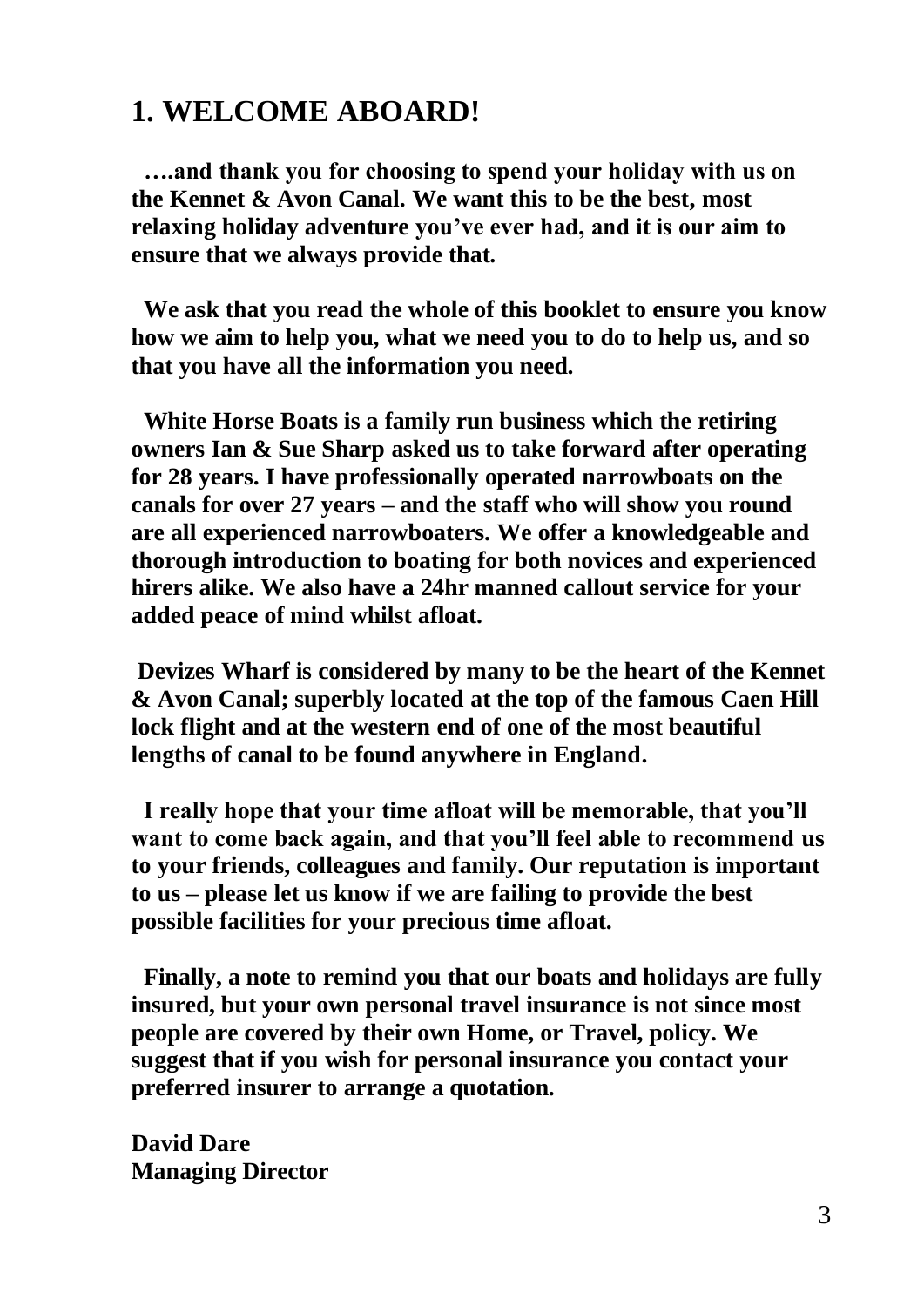# **SECTION A: To be read before you sign for the boat**

# **2. OUR COMMITMENT TO YOU**

*On Arrival*, provided you reported in to us at the wharfside, we will have made sure you can get aboard as soon as possible, and reminded you to read this manual if you have not already done so.

*Before you Cast Off*, we will have arranged for the parking of your car and will give you a walk-through demonstration of the boat and its facilities. This will include the location of emergency isolation points for water, gas and on-board electrics. We will ask you to state, and sign for, the level of experience you have in narrowboating on canals so that we give you the appropriate amount of tuition upon casting off. We will also emphasise the safety and operational aspects of the boat and your handling of it, which you will be signing for as a legal document on behalf of your party in the event of accident or injury to any party member.

*Boating Tuition/Demonstration*. We will provide this fully as a matter of course for each hire, **unless** you sign the disclaimer\* on the Boat Acceptance Certificate. The demonstration will include:-

- Casting Off & Mooring up
- Correct Speed
- Passing Oncoming & Moored Boats
- Swing/Lift Bridge & Lock Operation, using models.
- On-board Safety
- Turning the Boat round
- Starting/Stopping the Engine
- Emergency Procedure: Man Overboard etc

Only then will we let you set off on your waterway adventure…

\* We will only allow you to sign the disclaimer in which you declare your previous experience is sufficient to handle the boat and navigate locks and bridges if, on the day, we are satisfied that you appear to demonstrate sufficient knowledge to warrant this. We reserve the right to insist on giving you a full demonstration.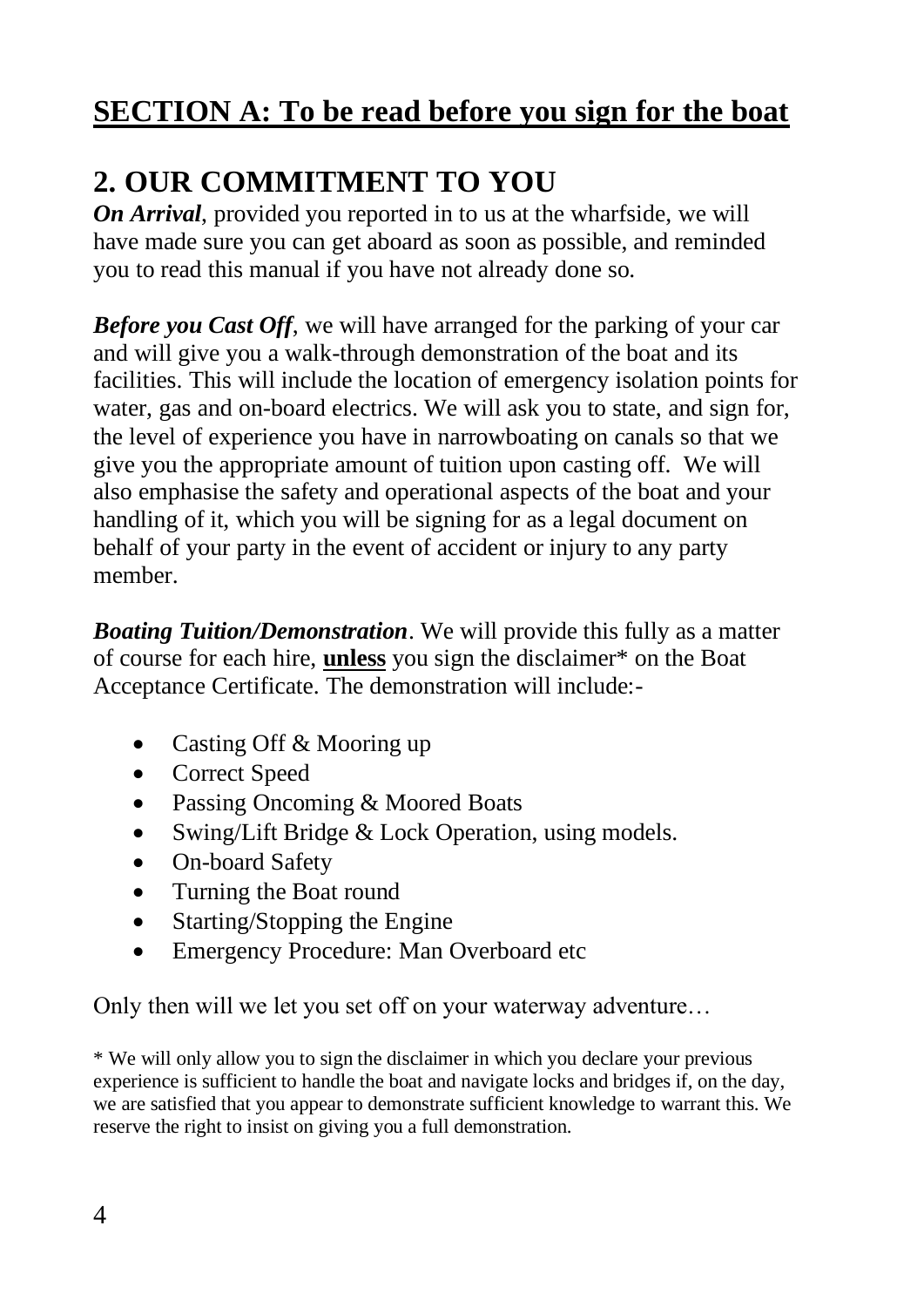*In the Unlikely Event of Breakdown* we aim to be with you (or if you're a long way away we may appoint another reputable boatyard on our behalf to get to you) as soon as practicable, subject always to traffic conditions and your location. If you call us out of office hours we reserve the right to delay our getting to you until the next morning unless in our opinion the nature of the call is life-threatening, could result in loss or damage to the boat, or is sufficiently serious that your holiday will be permanently compromised.

*Upon your Return* we aim to moor you up promptly and safely before we will allow you to disembark your party and belongings. You should be able to bring your car to the wharfside to load up. We have rubbish bins on site so that you can clean the whole boat out efficiently and effectively. Whilst we may be rushed ('turn-round' days usually are in any boatyard!), we aim to take a few moments to hear your constructive criticisms and or compliments: if you feel the need to write these down instead on the tear-out comment form at the back of this booklet, we will be delighted to receive them on your departure.

*And Finally!* We like to wave you goodbye and to think that you arrived as strangers but parted as friends – our commitment does not stop when you get off the boat….

# **3. YOUR RESPONSIBILITIES**

*Hirer Age:* the minimum age of the hirer and at least one other member of the party must be 18. We will need proof of age if on arrival there do not appear to be two over 18s onboard one of whom must be the Hirer. The boat must not be navigated at any time unless two over 18 year old persons are navigating the boat with one either at, or directly supervising, the helm.

*Single Sex Parties:* We do not accept any single sex parties on our boats unless by prior written agreement.

*The Hirer* (you) must arrive before we will allow any of your party to board the boat, since you have to sign acceptance of responsibility for your party whilst boarding/loading the boat.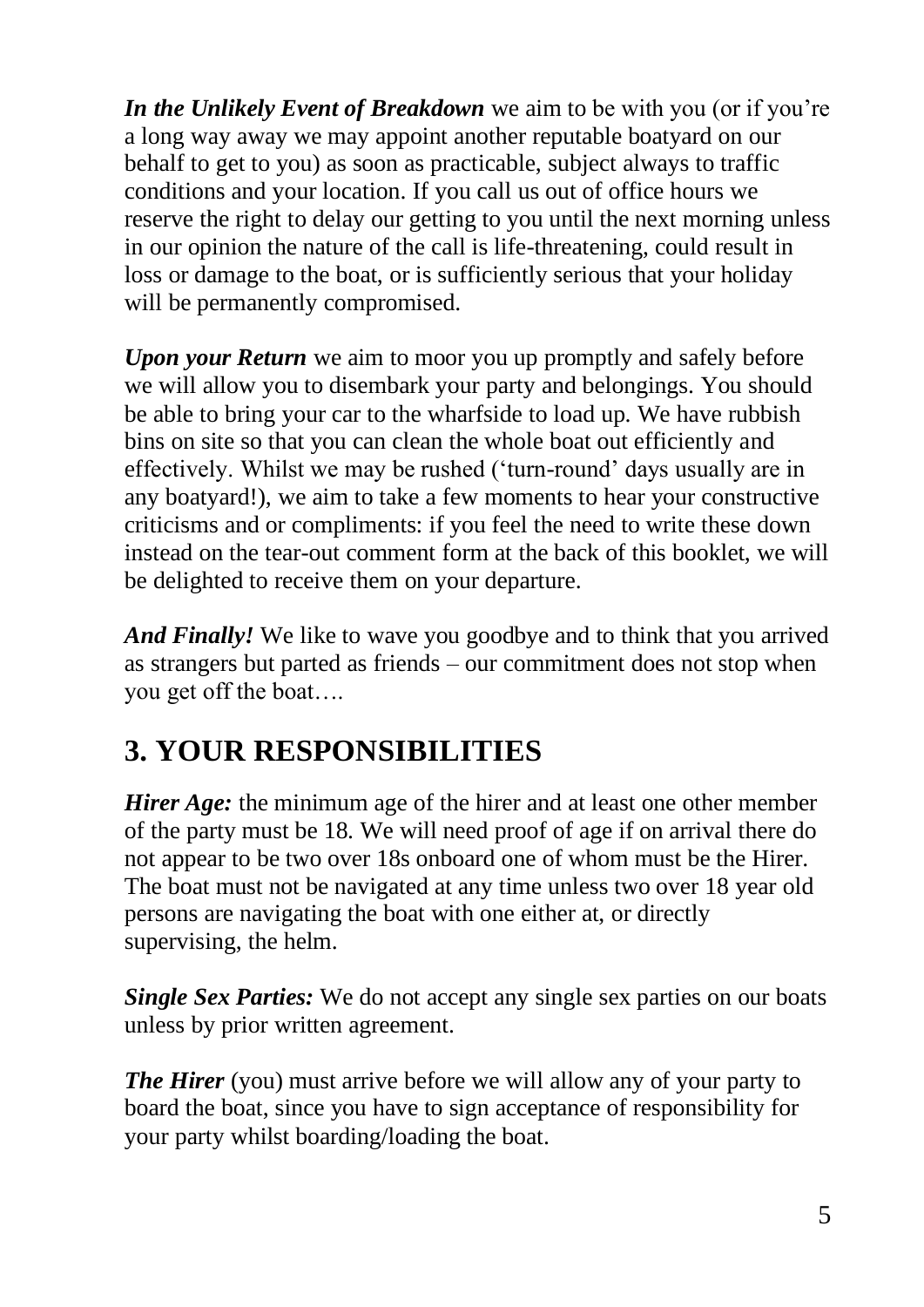*Arrival time.* Your boat should be available to you for boarding between 14.00 and 17.00 (latest time) on the first date of your holiday.

*Early arrival:* If you arrive early we are unlikely to be able to allow you onboard before 14.00 but why not have a drink or lunch at one of the many lovely cafes and pubs in Devizes town centre, just a few hundred yards away?

Late arrival: If you arrive after 17.00 there is insufficient time left in the day to both show you through the boat, sign for your tuition, and get you on your way (all of which takes around 1hr). Therefore PLEASE allow enough time for arrival before this time. Late arrival as above (unless due to road delays which we will do our best to work around) will result in your not being able to boat that day AND a £50 charge payable immediately to cover the cost of, at short notice, hopefully finding a competent extra staff member for the next day.

#### *Upon Arrival, please:-*

- a) Report to the wharfside to check your boat is ready.
- b) Unload your car and stow everything on board.
- c) Thoroughly check your boat over for cleanliness, defects, damage, or shortages (especially crockery/ cutlery and lock keys/ mooring stakes) – any items broken or missing at the end of your holiday will be chargeable.
- d) If any of your party require buoyancy aids e.g. young children or non-swimmers, please tell a member of staff so that we can get these fitted before we start the boating tuition.

*Once you've got everything on board* let us know so we can start your boat show through and boating tuition.

*Car Parking* is available in the Wharf Car Park, payable by phone/ card to the carpark operator (up to  $\pounds 6$  day – Sunday free). We are not responsible for cars or their contents since the property on which they are parked is not ours: parking is entirely at your own risk. Please ensure you have moved your car off the wharfside before you cast off!

*Bikes and Canoes.* This section of the Kennet and Avon Canal has lovely high bridges and tunnels with a reasonable towpath for cycling, allowing you to load onto the roof up to four bikes or two canoes/kayaks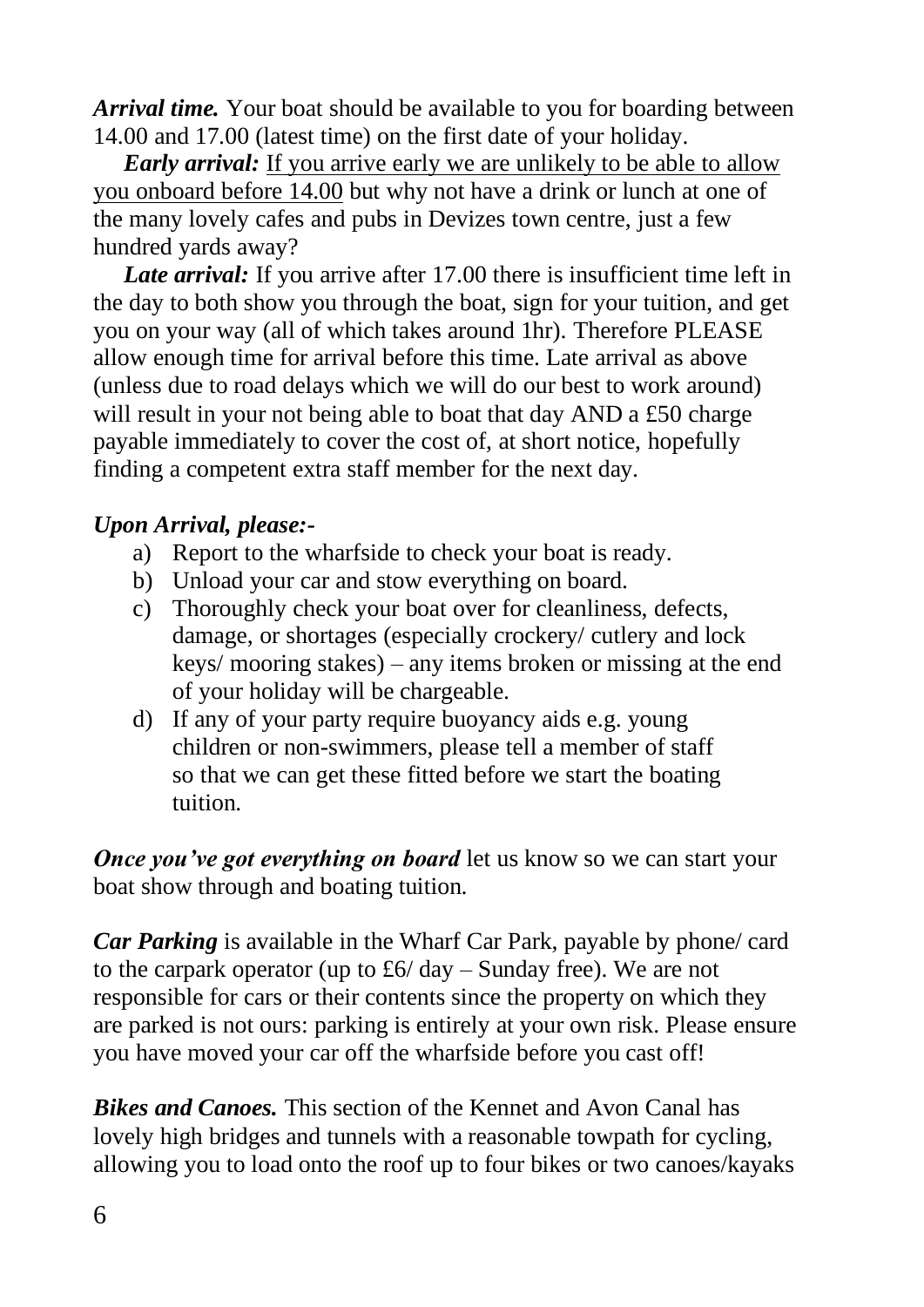for your added enjoyment. We can hire bikes (with a security lock & pump) to you - see our website for details - but please remember to bring suitable protection e.g. mats/blankets to prevent scratch damage to the roof. Carriage, security and loading/ unloading of these on the boat is entirely at your own risk and within your own insurance policies. Please note that under no circumstances should canoes/ kayaks be towed nor to share any lock with your hirecraft.

*Boat Show-through* Once ready on board, with your car parked, any buoyancy aids fitted, and Section A of this manual has been read and signed for, you are ready for your boat show-through. This is an important part of us handing you the boat for your holiday and needs your undivided attention for about 15 minutes. You will receive a technical demonstration of how everything onboard works e.g. cooker, fridge, showers, toilets. It should involve only 2 or 3 of you (as space on a narrowboat is limited when several people are in one place!): please ensure other members of your party are aware of this/ have things to do!

*Boating Tuition This is the most important part of your holiday – please ensure as many of your party as possible take the time to look, listen and learn so that you derive maximum pleasure with minimum hassle whilst afloat!* Once the Show-through is complete, we will start your boating tuition. This takes about 30 minutes before casting off, and then a further 30 minutes as we teach you practical boating skills such as mooring, turning, lock use etc.

*Signing the Boat Acceptance Certificate* We cannot understate the significance of this legally binding document. Before we formally 'hand over' our boat to you for your holiday you must sign this. It is absolving us of any responsibility for your actions whilst on holiday, having given you all necessary advice of boating skills and facilities available. *You are hiring a boat only – it is your responsibility to ensure that, upon handover, you are satisfied as to its cleanliness, equipment, & condition and that you have received adequate basic instruction to allow you to proceed safely with exclusive responsibility for the safety of the boat and your party, and with due regard and respect for other waterway users.*

*Once you're underway* the canal is yours to enjoy and explore.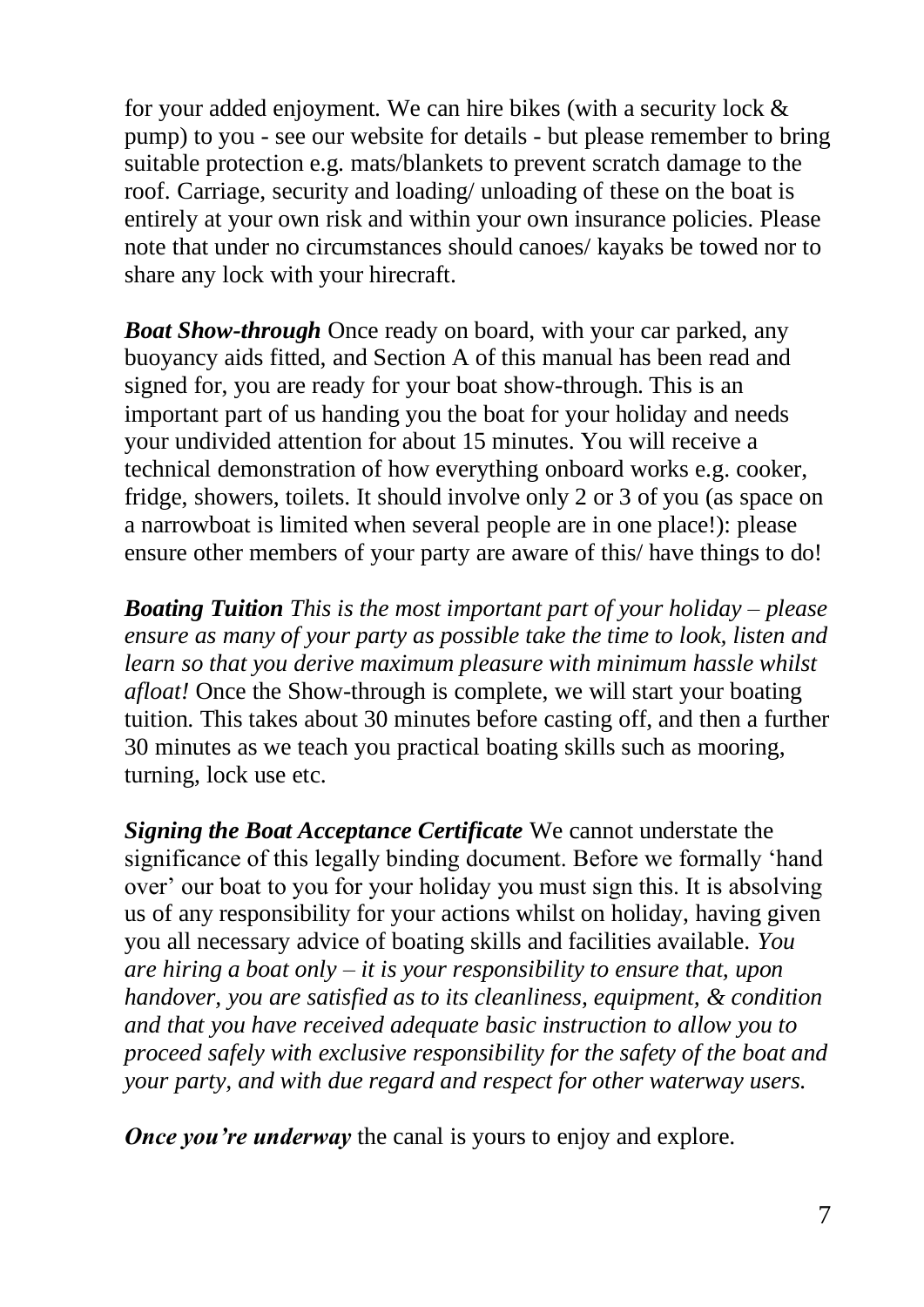Now it's up to you what you do and when you do it! Although we're not responsible for this bit we like to think we've done all we can to help you! Please remember these following basic principles to derive maximum pleasure…

- Don't set unattainable boating targets you never know when you may get held up by unexpected events such as that wonderful waterside pub, or occasionally by a problem or queue at a lock…or simply chatting at a lockside!
- At least two of your party must remain sober whilst underway it is an offence to be over the alcohol (driving) limit whilst in control of a narrowboat, and will count against you in the event of an accident or dispute.
- Be courteous and considerate to other users, especially by slowing down *to tickover* as you approach and pass moored boats, by mooring sensibly away from locks, bridges and sharp bends, and by keeping noise down whilst onboard if moored next to other boats.
- Read, and get one of your crew to read, the rest of this booklet!
- Remember to continue to ensure that the rest of your party acts safely whilst on board

*Returning the Boat.* On the morning of your return our team works to a tight schedule with sometimes as little as three hours from when you leave your boat to the next hirers arriving. Therefore it is your responsibility to return the boat on time (by 9am) and in completely clean condition as detailed in section 8 below, regardless of how your holiday has been. We *will* charge for late return at a rate of £50/hour, and/or for the boat not being returned clean or with blocked or overflowing toilets at a minimum rate of £150.

*Compliments or Criticisms* Please make us aware of any shortcomings in the boat as soon as sensibly practicable. The following should be reported immediately, i.e. whilst aboard, so that we can resolve them:-

- Blocked Toilets
- Engine Malfunction
- Tiller/ Propeller Damage
- Broken windows, or steelwork damage
- Gas, water, or diesel leaks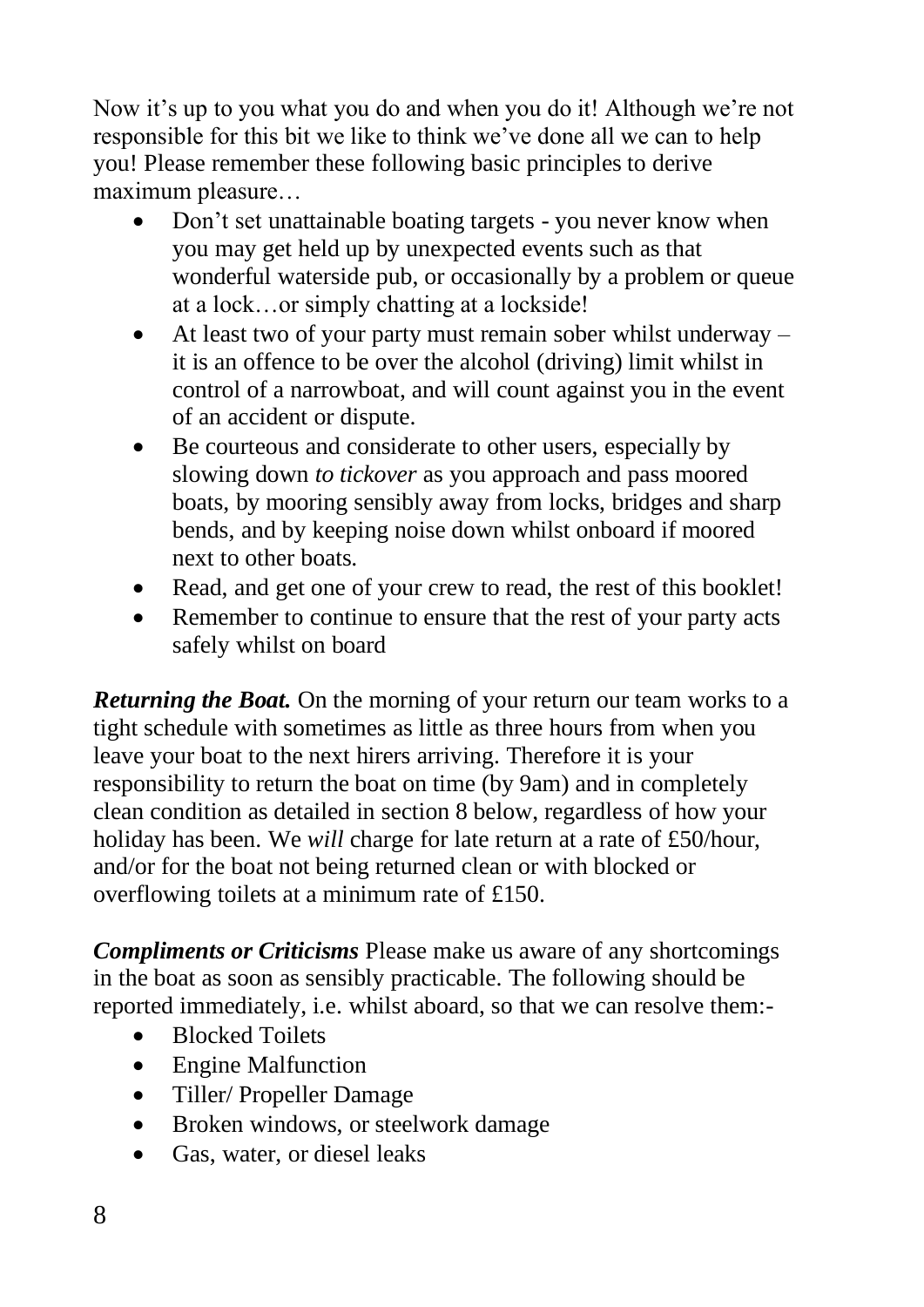• Accidents, especially those involving damage to any other boat or locks/bridges

 If you have a particular issue you wish to draw to our attention please ensure we are made aware of this *before you leave the Wharf.* Failure to do so will invalidate any subsequent claim upon the Company

## **4. SAFETY on Your Boating Holiday**

Safety throughout the holiday is everyone's responsibility, but in particular it is yours, the Hirer's. Our liability ends with the safe condition of the boat and the tuition we will have given you before you sign the Boat Acceptance Certificate.

 When we confirmed your booking by email we included a weblink to the Boaters Safety Video – this will complement the Boating Tuition that you will be receiving once you have boarded and loaded, (unless you choose to decline this because you have boated before).

We wish in particular to draw your attention to the following:-

#### *Children/ Handicapped persons:*

The safety of all members of your party, especially children or handicapped members of your party is entirely your responsibility. We recommend a ratio of not less than one adult per four children, and one adult per handicapped person: this ratio needs to be assessed in the extremely unlikely case of an emergency evacuation situation e.g. fire or sinking. We reserve the right to refuse to hire a boat out if, in our exclusive opinion, the safety of the vessel or its occupants is at risk for these reasons. All such persons should, unless competent swimmers, wear buoyancy aids when either out on deck or working locks.

#### *Maximum Capacity*

Your vessel's capacity is as shown on our website. This is an insurance condition for the purposes of overnight accommodation (in particular with regard to safe ventilation calculations) and whilst the boat is underway (boat stability). Do not exceed this capacity for your own safety. Whilst the boat is moored you may entertain extra guests on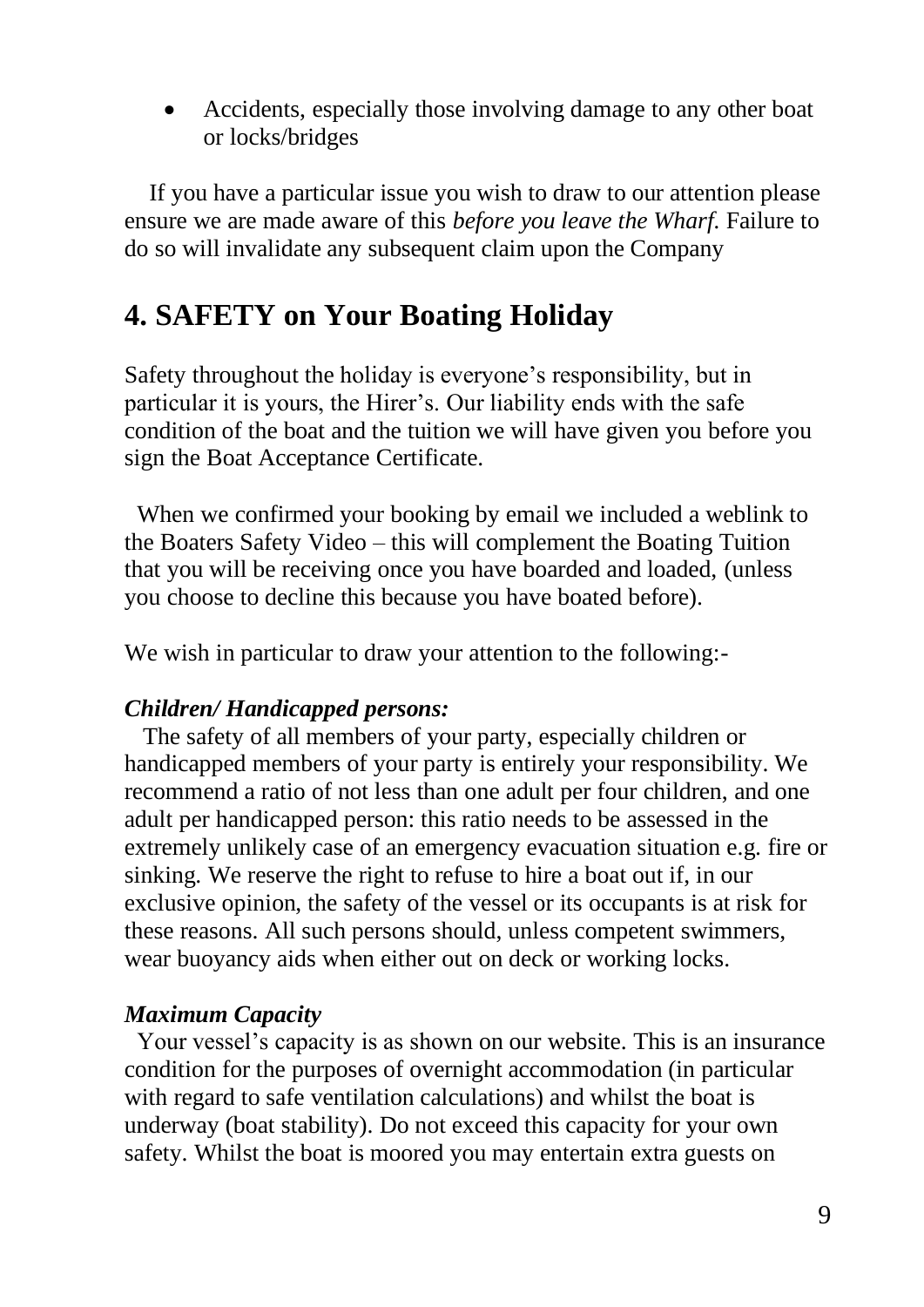board provided you ensure the boat is evenly loaded and that an absolute capacity of 2 more than the normal (sleeping) capacity is not exceeded.

## *Alcohol/ Drugs*

It is a legal and insurance requirement that, whilst underway, the responsible person i.e. person steering the boat must not be under the influence of drink or drugs. We insist, over and above this, that at least one other member of the party follows this rule so that locks, mooring up, and emergency procedures can be safely followed. *We will immediately terminate the hire of the boat(s) with no refund of any monies whatsoever, and no transport of the party back to the boatyard, if we have reason to believe that this rule has been contravened.*

#### *Emergency Escapes*

 Every boat has doors at the front and back (bow and stern) of the boat, and our 57ft boats have a side hatch/doors too. Please ensure that all members of your party familiarise themselves with all exits in case of an emergency. In particular please ensure that, whilst underway or whilst sleeping, the rear doors remain un-padlocked. Ideally all doors should remain unbolted when underway.

#### *Smoke and Carbon Monoxide Alarms*

 All of our holiday boats have one of each of these fitted above the main double cabin of the boat. We have tested these in your presence to prove they are working. Should either alarm go off with a continuous shrieking sound you must leave the boat as quickly and safely as possible…do not treat this as a false alarm! Ensure that anyone asleep is fully woken and leaves the boat. Call us immediately day or night on the callout phone. Should either alarm start bleeping occasionally this indicates that the battery is low and needs changing. Please call us during daytime hours and we will arrange an immediate battery change

*Crew Areas:* The areas of the outside of the boat deemed as Crew Areas and thus safe for you to use are the front cockpit and the rear deck ONLY. The gunwales are NOT recommended as a means of access from one end of the boat to the other except in emergency: wherever possible go through the inside of the boat. The roof of the boat is NOT a crew area and is not to be used by any person at any time.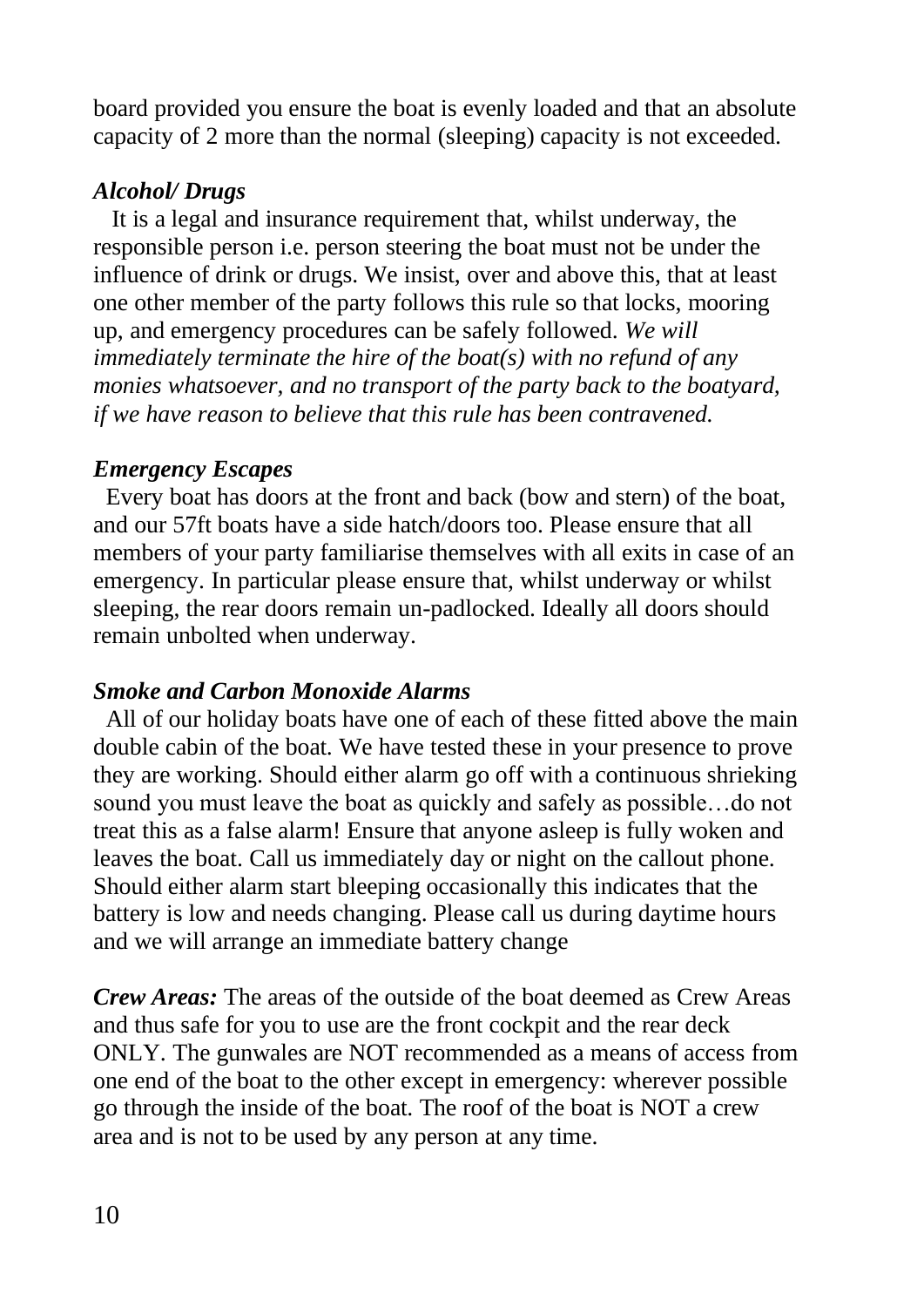#### *Vessel Stability*

 Your boat has been checked for stability under normal loading conditions by us. This does not include use of the roof or gunwales

#### *Bridges and Branches*

 Some bridges on the K&A Canal beyond Newbury are low; only allowing enough space for the boat to squeeze through. In addition there are often overhanging branches, especially when turning the boat, which may catch the bow/roof/side of the boat. Therefore please ensure that all members of your party, if using the bow deck/cockpit, are aware of this and remain alert to such dangers – be especially careful/take responsibility for those who may be under the influence of drink or drugs. Ensure that those in the bow can retreat inside – always keep the front doors unlocked. *Never* lean out of windows or side hatches, or use them for access, whilst the boat is underway – danger of decapitation!

**IMPORTANT:** Do not attempt to go under, nor approach with crew in the front cockpit too close to, any swingbridge across the canal– use the landing stage where necessary! The boat CANNOT fit under the bridge!

#### *Locks*

 The locks on the K&A are all 'wide' i.e two boats can pass through side by side. Please note that the locks are often deep and it is strongly recommended that all crew are either out on deck or lockside for your added safety and peace of mind.

 Please ensure you watch the Boaters Safety Video via the link supplied to you online with your booking confirmation and ensure the rest of your party see it too. Ensure that as many members of your party as possible give their undivided attention to the lock demonstration as part of your boating tuition (unless of course you are signing to decline our tuition on the grounds of your previous experience). In particular:-

- 1 Never run around the lock edge or across the gates or boat roof
- 2 Always hold on to the handrail as you cross a lock gate
- 3 Always ensure that there is one member of crew at the front of the boat on the lockside (to check the bows are going up/down safely), and one member at the back (usually the steerer)
- 4 Don't fool around whilst using the lock
- 5 Don't let others operate the lock for you unless they are willing to work to your instructions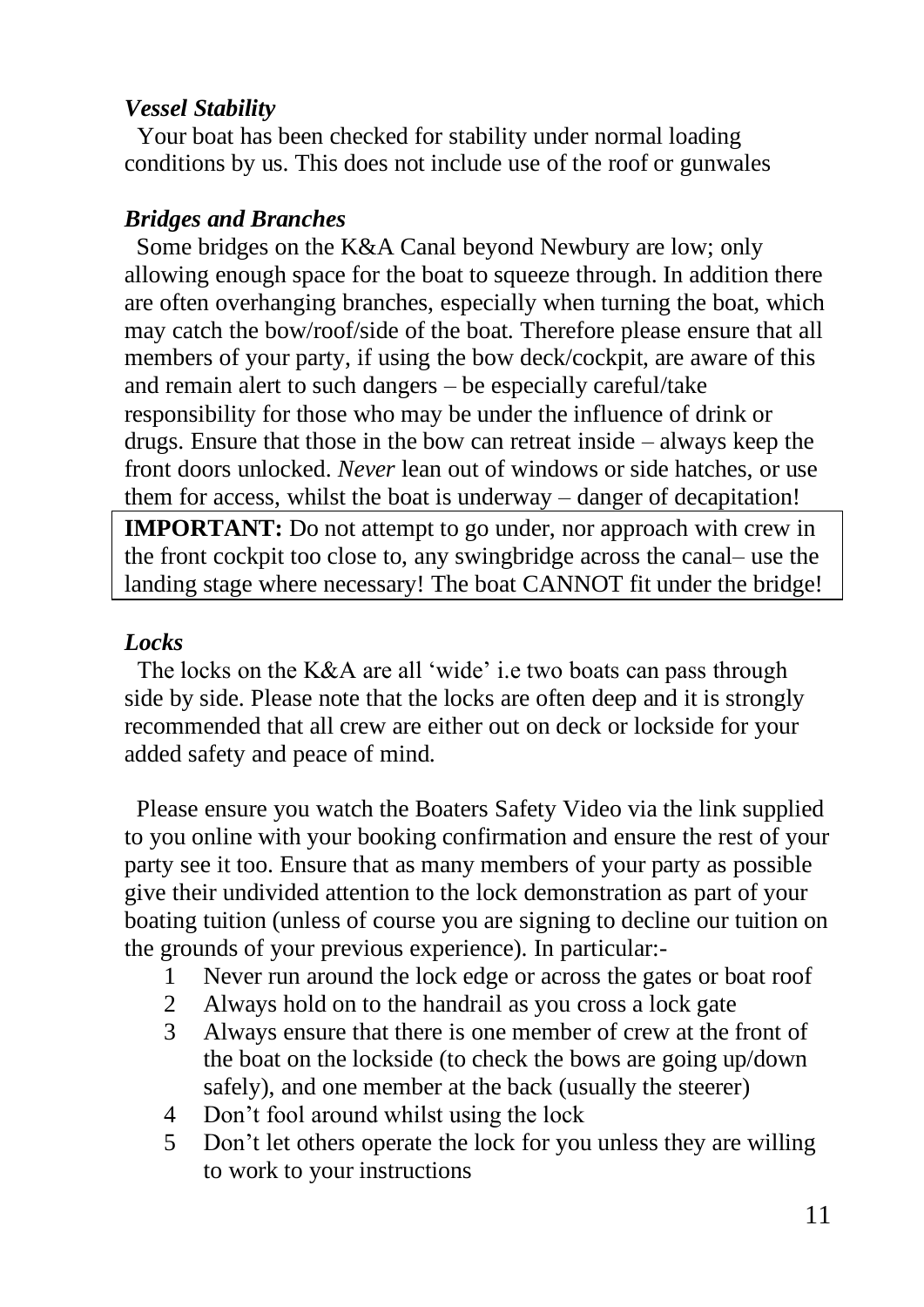- 6 When ascending locks hold the bow of the boat just clear of the lock cill until the bow is clear of the cill. Wind each paddle gently, one at a time. If unsure please ask us to clarify this during your show-through.
- 7 When descending locks keep the bow of the boat at the front of the lock (just clear of the front gate) – do not let the stern of the boat get near the back gate or the (marked) cill which could damage the rudder (this is chargeable at £400 if damaged).
- 8 Only use ropes if you are using the lock alone and never tie a rope in a knot to the posts when descending the lock!
- 9 Never allow the boat to ram lock gates there should be no need for excessive force or use of the engine if you follow our boating tuition.
- 10 Never leave your lock key ('windlass') on the lock spindle once you have wound the paddle up – always use the safety catch.

# **5. ACCIDENTS & EMERGENCIES**

*Person Overboard* The steerer should keep a good lookout for all persons either in the bow of the boat, on the stern, or working the lock/ lift bridges. If someone falls in:-

- a) alert the steerer immediately and throw the life-ring toward the person in the water.
- b) the steerer *must* take the boat out of gear *immediately* it is safe to do so, and must on no account use the gears again until the person in water is well clear of the propeller.
- c) ideally get the person in the water to wade or swim to the canal/ river bank– it is usually easier to get onto the bank than the boat.
- d) If the person is in difficulty use the boat hook and/or a rope to assist them to the bank/boat. *Do not jump in unless you are a good swimmer yourself and the person is otherwise in imminent danger of drowning.*
- e) Remember that anyone in the water will weigh at least twice their bodyweight on dry land – don't forget your own safety!
- f) Once back onboard, ensure they have a warm (but not hot) shower to mitigate any possible effects of 'Weils Disease' – if they should subsequently feel excessively drowsy or suffer flulike symptoms ensure they seek medical advice immediately.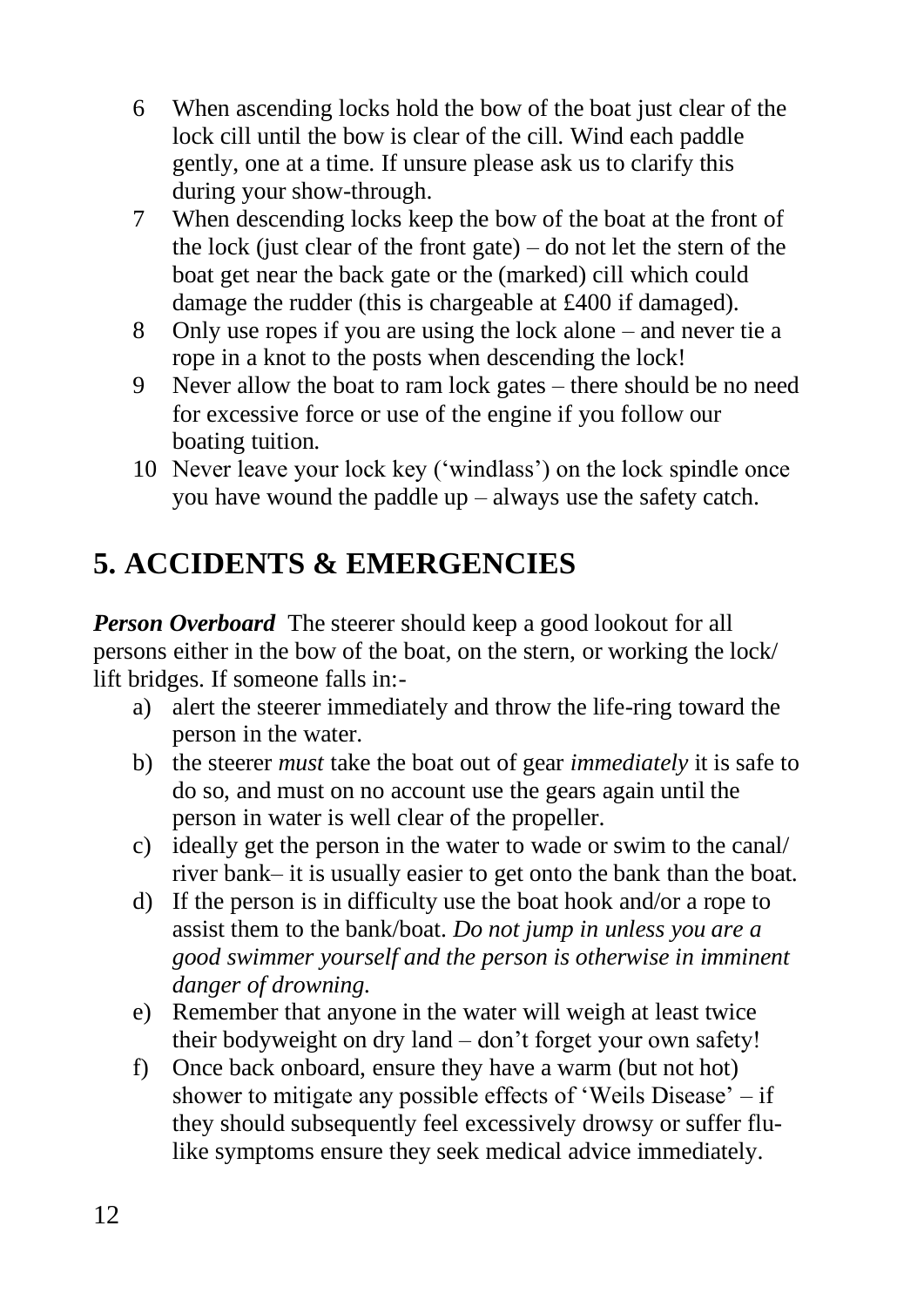*Fire* The boat is equipped with smoke alarm, fire extinguishers and a fire blanket. These will be demonstrated to you during your boat showthrough. Please ensure all members of the party are aware of their location and use. In the event of fire follow these guidelines:-

- a) raise the alarm and evacuate the vessel *immediately,* ensuring everyone remains at least 20ft/6m away from the boat*.* Do a head count to ensure everyone is accounted for.
- b) if safe to do so, shut off the gas and electric supplies by means of the emergency isolators (as shown during your tuition)
- c) only if safe to do so, use extinguishers to bring the blaze under control *or* if a fire on the cooker, use the fire blanket.
- d) if boats are moored alongside/ next to your boat, alert the occupants as soon as possible
- e) if necessary call the emergency services by dialling 999. (make sure you know where you are i.e. nearest bridge/road/village before calling them) and state 'fire on canal-boat on Kennet & Avon Canal at/near ………..'
- f) contact us on our emergency phone with similar information

*Do not attempt to fight the fire if you have any concerns for your own safety, do not allow others to return into the boat, and DO NOT attempt to move the boat unless instructed to do so by a Fire Officer, a member of our staff, or the navigation authority.*

*If you Smell Gas.* Every boat has a gas supply solely for cooking. You will be shown how to turn the gas off in an emergency. If you suspect a gas leak or can smell gas, or the carbon monoxide alarm goes off make sure that you:-

- a) tell everyone immediately and evacuate the vessel ensuring all persons keep well clear of the boat (minimum 20feet/6m).
- b) turn off all cooker knobs and the gas supply at the main valve (as shown to you during your boating tuition)
- c) open as many doors/windows as possible
- d) do not operate any lights, nor smoke, nor use a naked flame
- e) do not allow anyone to return into the vessel until you have contacted us on the emergency phone for further advice.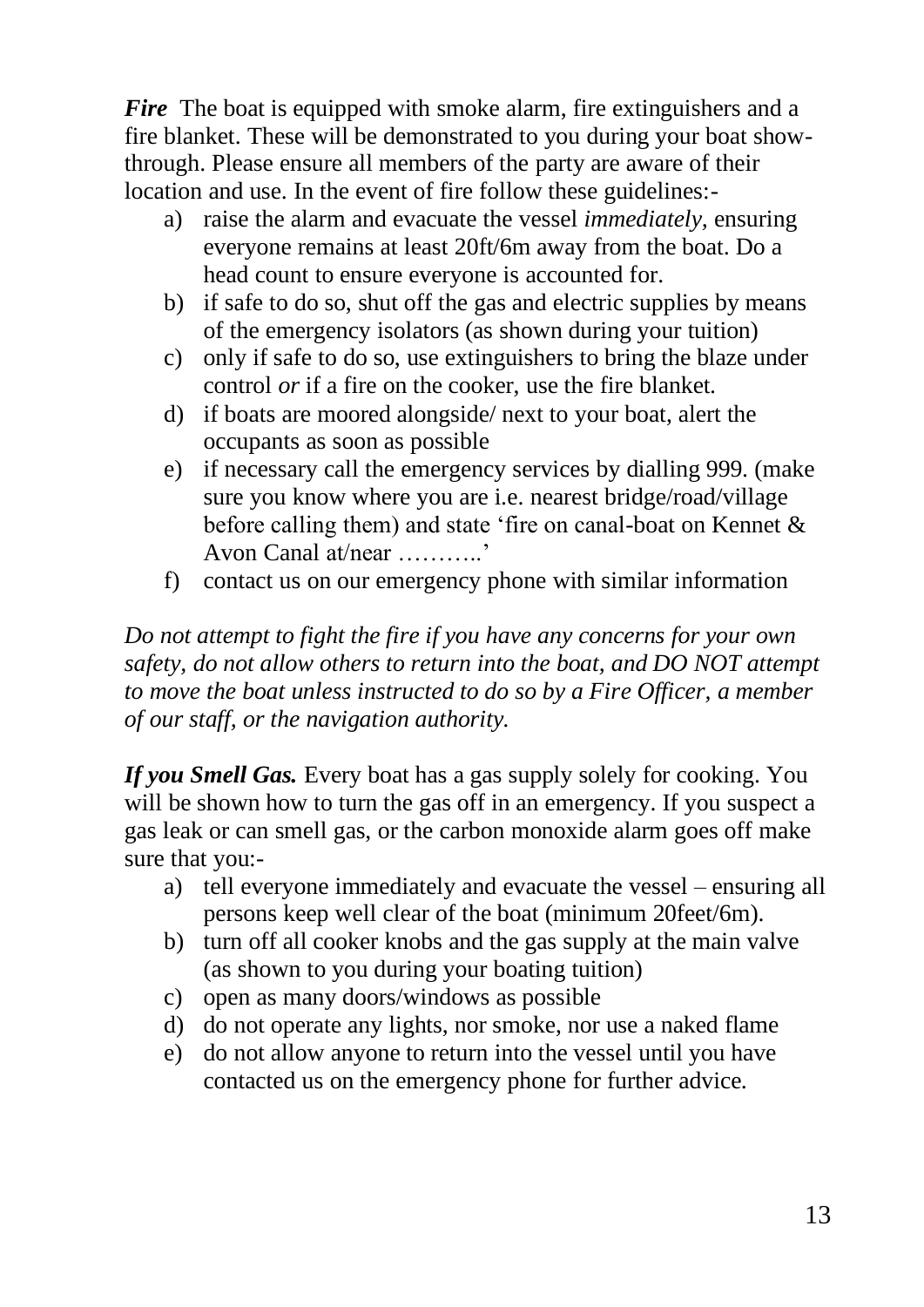## *Personal Injury or Illness*

 If any member of your party falls ill or is injured, and requires medical treatment, do *NOT* call us as we are unable to provide direct medical assistance. Either call NHS Direct on 111 (free call) for telephone advice, or in emergency call 999 and ask for Ambulance/ Police. Make sure you know your location, ideally giving the nearest road access for an ambulance – once the ambulance is on its way *DO NOT MOVE THE BOAT!!!*

# **6. HOW YOUR BOAT WORKS**

This section is designed to give a succinct description of all the parts of the boat you would normally need to know about. Please read this again if you have any difficulties with the boat whilst on holiday, and the 'Trouble-shooting' section (13) before you call us…

*Electricity* is 12 volt, from batteries charged by the engine, and is not suitable for domestic appliances. 240V 150W standard 3-pin sockets are installed. Note that the 240V supply will *not* power large hairdryers etc. and cannot be left on overnight as it may flatten the batteries. Batteries need to be charged for at least 5hrs/day either as you boat along or, if moored up for the day, by running the engine in a fast tickover speed out of gear. No charging  $=$  flat batteries  $=$  no lights, water, and toilets! A separate battery starts the engine so even if you do get flat batteries you should be able to start the engine, then rev it up until the charge light/alarm goes out. You will be shown the electrical trip switches and emergency isolator during the boat show-through– you should not need to touch these unless in the event of a fault or emergency.

*Gas* is provided from cylinders whose location will be shown to you during the boat show-through. In normal circumstances, you should not need to touch these. The emergency shut off procedure will be carefully explained to you. If the gas appears to have run out, go to Section 13 Troubleshooting. Central Heating is by the engine/ diesel heater.

*Water* is drinking quality, supplied from a tank in the bow of each boat. This is full when you leave us, but will need to be topped up daily using the hose in the locker, which you connect to the marked waterpoints on the canalside as shown in Section B or in the various canal guides. Please make sure the hose never gets dropped into the canal, and that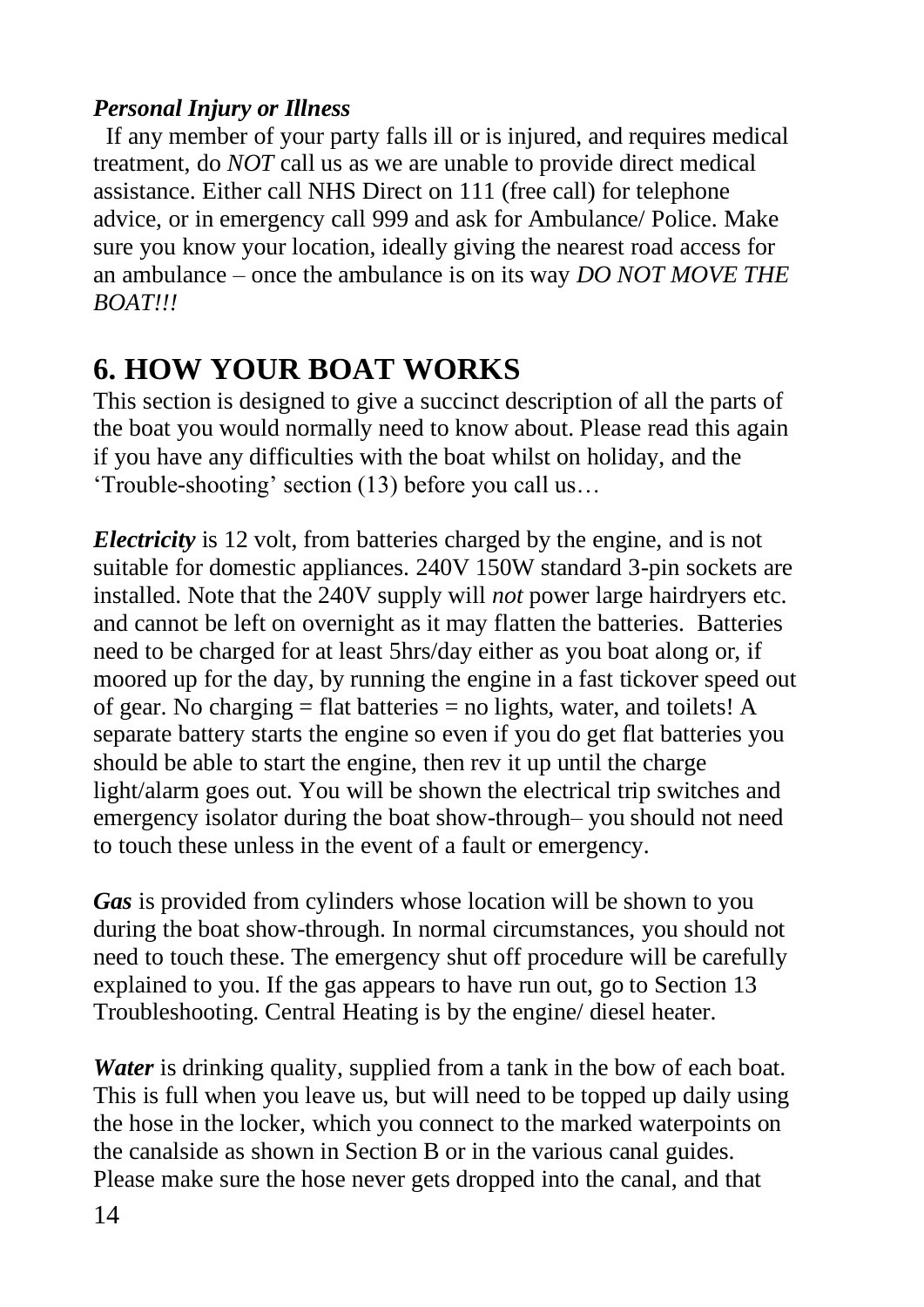you run water through the hose for approx 1 minute before putting the hose into the tank. The *water pump* is switched on when you arrive and the switch location will be pointed out during the boat show-through. If you think there is a water leak, or a toilet is flooding, turn the pump off but remember it will prevent use of all facilities including toilets. If the pump trips on & off annoyingly (especially at night) there is either a dripping tap, or a toilet not fully shut off – please check these before turning the pump off, but don't forget to switch it back on next day!

*Fridge* All our boats have 12y electric fridges. These will be turned on when you arrive and should be cold within 30 minutes when empty. Do not turn the fridge setting above '3' as no significant performance gain is made but the batteries will flatten much more quickly. As with all fridges the compressor hums when operating, so it is not unusual to turn the fridge off overnight to prevent noise disturbance – the fridge will hold its chill overnight if unopened, but don't forget to turn it back on next morning! If the fridge light is flashing, the batteries need charging.

*Cooker* All our gas cookers are of domestic size and have full flamefailure devices to prevent gas continuing to flow if the flame goes out. To light the cooker use the electric igniter on the cooker itself, or the hand igniter supplied. *DANGER OF ASPHYXIATION – Do not use the cooker as a means of heating: use only for cooking and turn off when not required. DO NOT BLOCK VENTILATORS*

*Toilets* All our toilets are modern freshwater flush units. Each has its own tank so that (if a boat has two toilets) if one toilet is full the other should remain useable. Our toilets rarely cause problems except through misuse. Therefore please follow our instructions during the boat showthrough and do not put anything down them except low-grade toilet paper or things that you have eaten or drunk. Note especially that high grade toilet paper e.g. Kleenex Velvet, wet wipes, and kitchen towels will block the toilet. We will always come out to resolve a toilet problem but note that if we find evidence of misuse you will be liable for a charge of £50/hr (including our travel time). If we find the toilet blocked upon the boat's return you will be liable for a flat rate charge of £150. *Please ensure your party, including any visitors, are aware of this. Toilet Tanks & Pumpouts* Your boat has a tank(s) of sufficient capacity for normal use for one week. If you have two toilets/ tanks try to use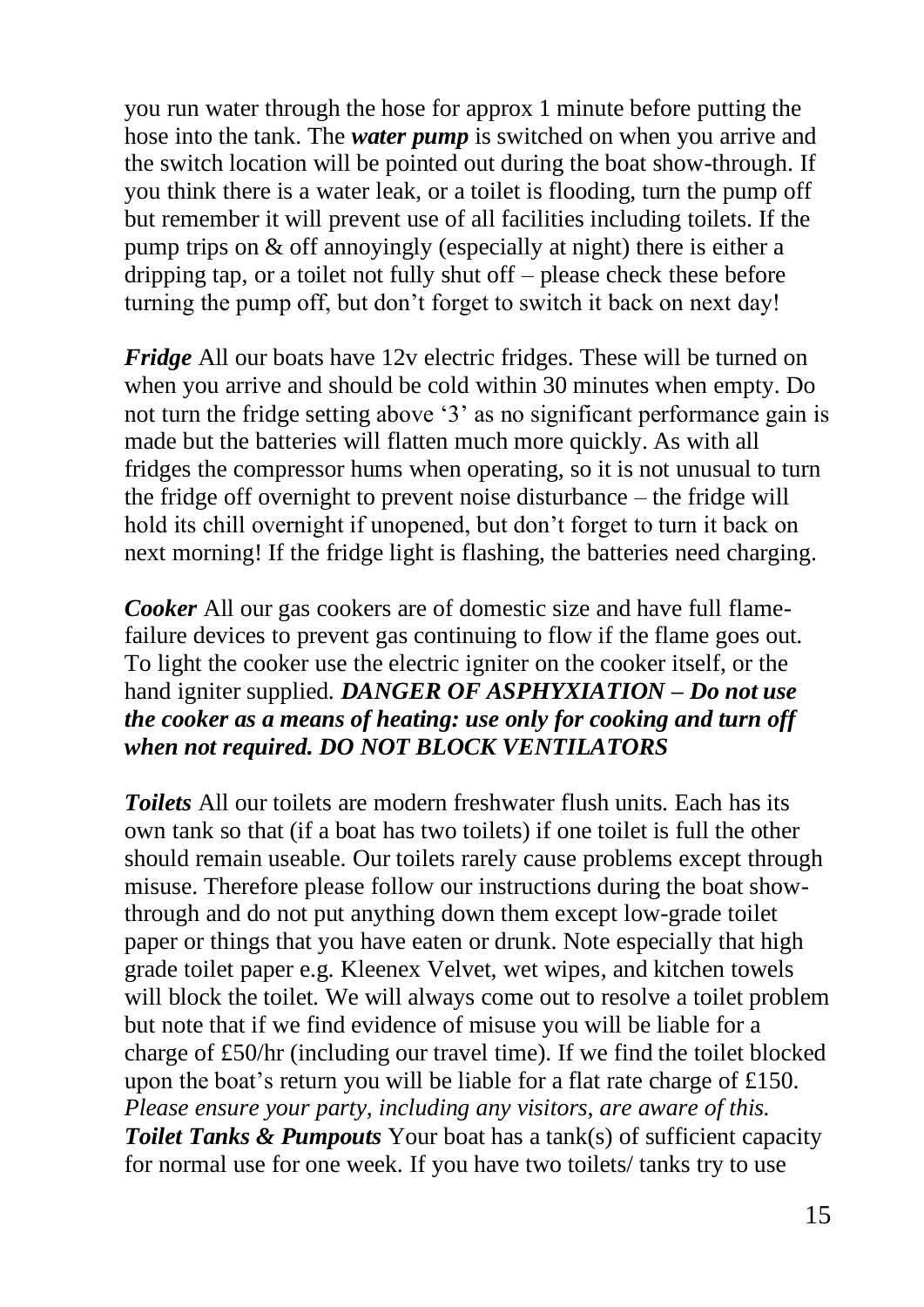both relatively evenly so that one does not fill prematurely. Remember that the more you drink, the quicker the tank will fill! For hires of 10 days or more the cost of any pumpouts whilst cruising are your responsibility – we do not offer refunds! A toilet tank is full (unless blocked) when waste does not go away. In this event, turn off the water supply to the toilet by means of the valve alongside/behind it, and make for the next pumpout point as listed in Section B. Remember that these are few and far between. Most are only open from 10am to 4pm so if this happens overnight there is nothing that can be done until next day. Cost of pumpout is your responsibility – usually  $\text{\pounds}20$  per toilet. In the unlikely event that your toilet continues to fill after use, please turn the shut off valve and/or water pump off and contact us immediately.

*Mooring and Lock Equipment* Your boat is equipped with mooring stakes, two double-eye lock handles (called windlasses) for operating the locks, and a lump hammer. Loss will be charged at replacement value as sold by Midland Chandlers.

## **Daily Checks**

*Before starting the engine* lift the deckboard above the engine and check oil and water levels are satisfactory. Oil should show between marks on dipstick – top up with the spare can provided if below the lower level. Water should be no more than 15mm (1/2") below the base of the filler rim – top up with tap water but do not fill to the rim! CAUTION - *DO NOT ATTEMPT THIS WITH A HOT ENGINE!*

*At the end of your day's boating* lift the rear hatch and turn the (brass) stern greaser down until pressure is felt. Then make a further half turn. This stops the stern tube leaking overnight. Do NOT undo the greaser at any point!!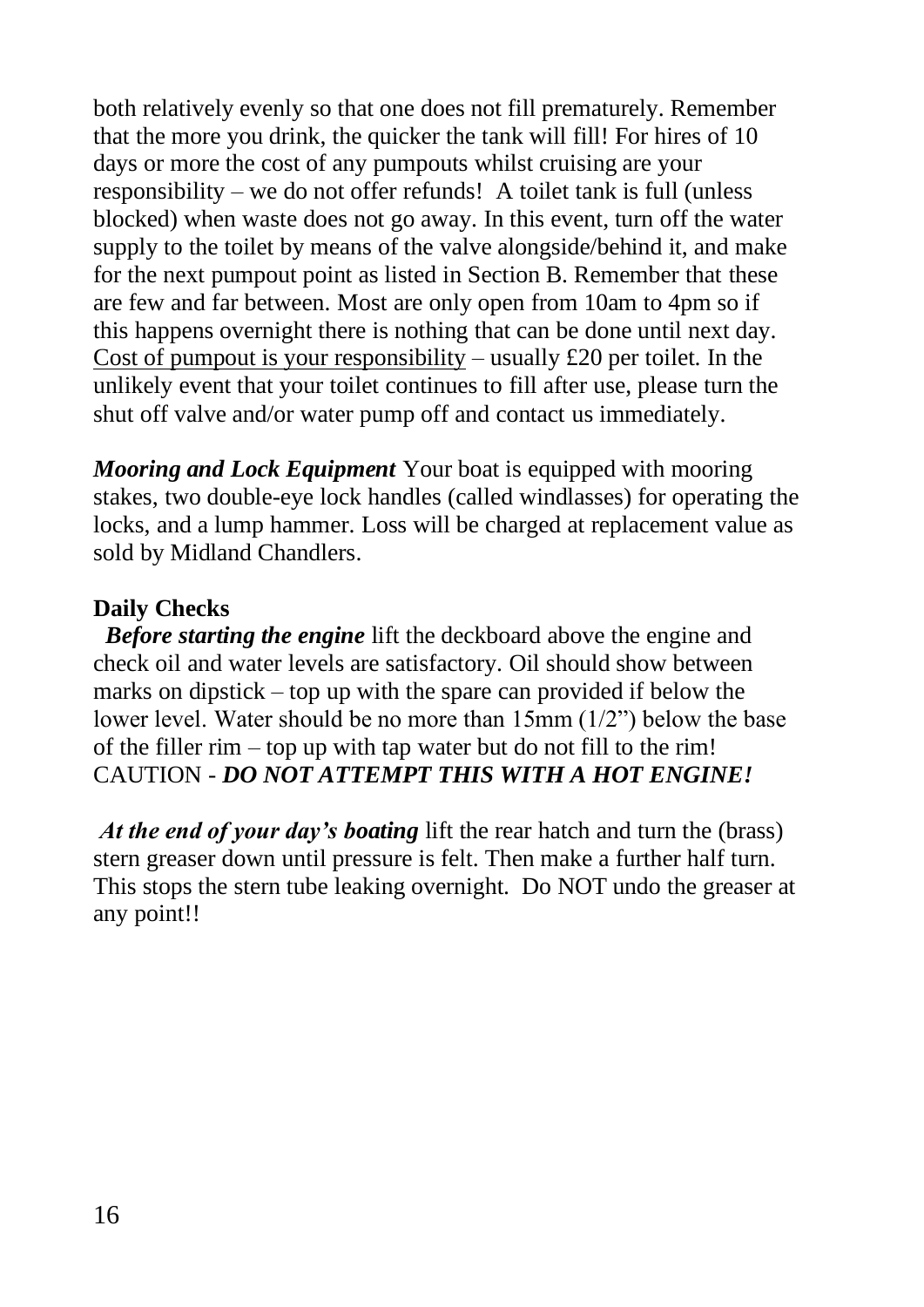## **BOAT ACCEPTANCE CERTIFICATE –***White Horse Boats*

| Boat:                                                                                                                                                                                                                              | Hirer Name:                                    |  |  |
|------------------------------------------------------------------------------------------------------------------------------------------------------------------------------------------------------------------------------------|------------------------------------------------|--|--|
| Handover Staff Name: Time started: Completed:                                                                                                                                                                                      |                                                |  |  |
| We have read, and understand, Section A of this manual: Signed                                                                                                                                                                     |                                                |  |  |
| We have been trained in the boat's onboard equipment/ operation as itemised below:-                                                                                                                                                |                                                |  |  |
| <b>INTERIOR</b>                                                                                                                                                                                                                    | <b>EXTERIOR</b>                                |  |  |
| $\Box$ Doors & Hatches – do not lean out!                                                                                                                                                                                          | $\Box$ Water tank & hose-refill daily          |  |  |
| $\Box$ Interior Lights                                                                                                                                                                                                             | $\Box$ Ropes – keep coiled/knot-free           |  |  |
| $\Box$ Showers - Controls & Drainage                                                                                                                                                                                               | $\Box$ Use of Anchor (rivers only)             |  |  |
| $\Box$ Toilets – Use & Emergency Shutoff                                                                                                                                                                                           | □ Safety in the Bow/Cockpit                    |  |  |
| (see also separate certificate)                                                                                                                                                                                                    | $\Box$ Crew Areas – do not use roof            |  |  |
| □ Central/Water Heating                                                                                                                                                                                                            | - see notes in manual                          |  |  |
| $\Box$ Dividing doors (where fitted)                                                                                                                                                                                               | $\Box$ Poles, plank & Lifering – safe use      |  |  |
| □ CO & Smoke detectors - use of                                                                                                                                                                                                    | $\Box$ Use of Gunwales/ Handrails              |  |  |
| extinguishers & blanket. Evacuation.                                                                                                                                                                                               | - go through boat, not gunwales                |  |  |
| $\Box$ Oven/Cooker – lighting, safe use.                                                                                                                                                                                           | $\Box$ Centre line – do not use for mooring    |  |  |
| $\Box$ Do not block ventilators – DANGER!                                                                                                                                                                                          | $\Box$ Rear rope – move & use either side      |  |  |
| $\Box$ Fridge – do not overload                                                                                                                                                                                                    | $\Box$ Gas system - emergency isolation        |  |  |
| temperature setting                                                                                                                                                                                                                | $\Box$ Electrics – emergency isolation         |  |  |
| $\Box$ Worktop – do NOT place hot                                                                                                                                                                                                  | $\Box$ Daily engine checks $-$ oil, water      |  |  |
| pans onto the worktop                                                                                                                                                                                                              | $\Box$ End of day – tighten greaser            |  |  |
| $\Box$ Dinette – safe conversion to bed                                                                                                                                                                                            | $\Box$ Weed hatch: safe use & checks           |  |  |
| □ Water Pump - leaks, isolation switch                                                                                                                                                                                             | □ Spare oil                                    |  |  |
| $\Box$ Airing Cupboard                                                                                                                                                                                                             | $\Box$ Mooring stakes, hammer, windlasses      |  |  |
| $\Box$ First Aid Kit – location                                                                                                                                                                                                    | $\Box$ Steerer position – keep clear of tiller |  |  |
| □ Interior Trip Switches                                                                                                                                                                                                           | $\Box$ Use of horn, headlight, throttle        |  |  |
| $\Box$ Security (windows, doors, side hatches)                                                                                                                                                                                     | $\Box$ Engine start/stop, warning alarms       |  |  |
| □ TV/CD/DVD/Radio – on/off, use, aerial                                                                                                                                                                                            | $\Box$ 2 Crew not to be under influence of     |  |  |
| $\Box$ No petrol, gas, BBQs or candles aboard<br>drink/ drugs when underway                                                                                                                                                        |                                                |  |  |
| □ We have been offered buoyancy aids and have requested _____. We have been                                                                                                                                                        |                                                |  |  |
| individually fitted with these and been shown how to fit/use them.                                                                                                                                                                 |                                                |  |  |
| $\Box$ We accept that no more than $\Box$ are permitted to sleep, or remain on this boat whilst                                                                                                                                    |                                                |  |  |
| underway, and that no more than __ are allowed on the boat whilst moored.                                                                                                                                                          |                                                |  |  |
| $\Box$ With a submitted and a second distribution $\Box$ distribution $\Box$ . The distribution of the second distribution of the second distribution of the second second second second second second second second second second |                                                |  |  |

 We confirm that we accept the Booking Conditions, Boat and Inventory as demonstrated, and that we understand our responsibilities toward its safe operation and return.

| <b>Signature</b> 1. Hirer:   | 2. Hirer's witness: |
|------------------------------|---------------------|
| <b>Print Name: 1. Hirer:</b> | 2. Hirer's witness: |
|                              |                     |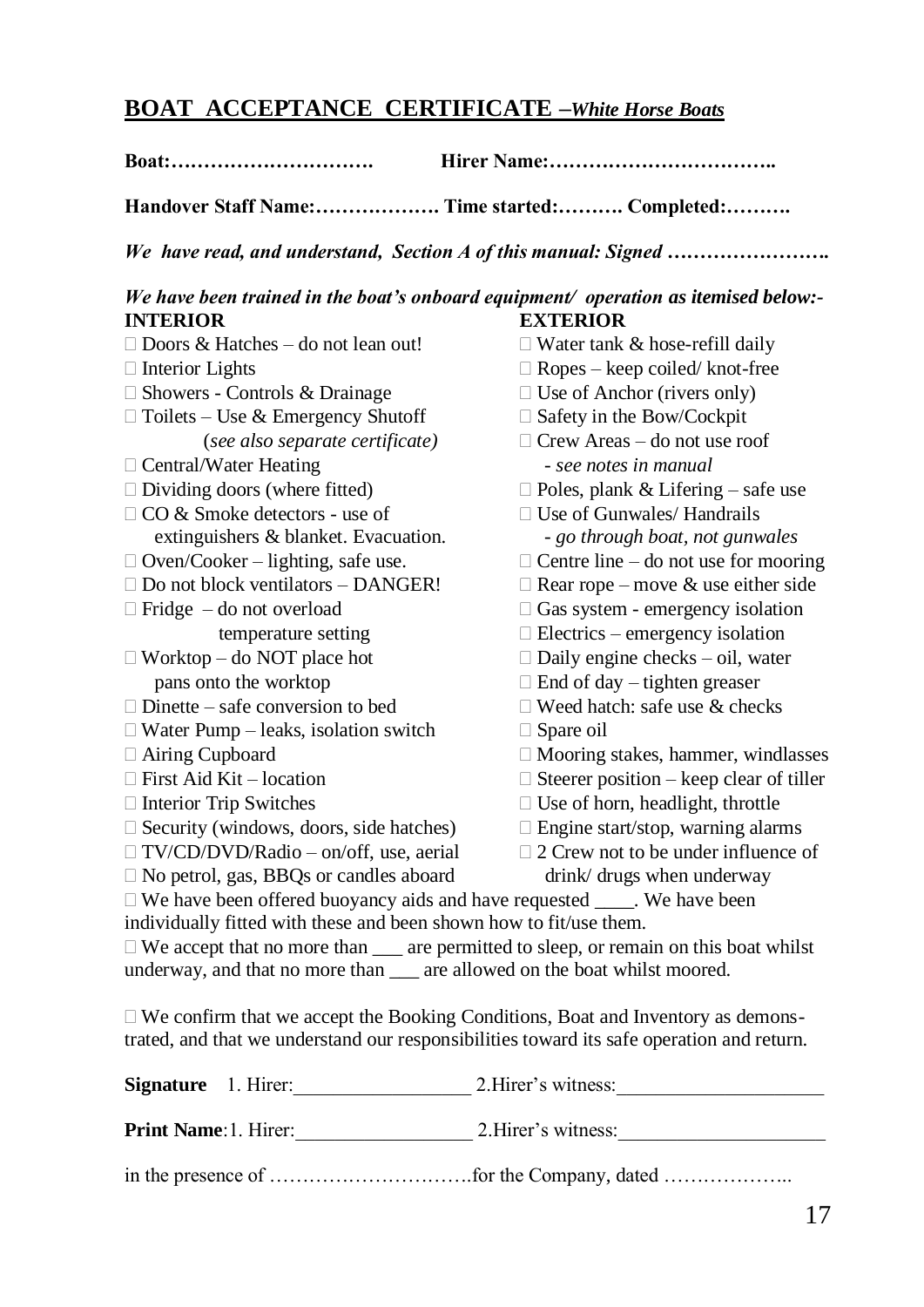#### **NAVIGATIONAL TRAINING CERTIFICATE –** *White Horse Boats*

**Boat: Hirer Name:** 

*We agree that, we are satisfied that we have been given sufficient basic training in safe and courteous navigation of our narrowboat as itemised below. (the section marked \* may be left out only IF you have signed the Previous Experience Declaration)*

- 
- $\Box$  Young children/non swimmers to wear  $\Box$  Steering position buoyancy aid when on deck/ at locks  $\Box$  Turning left/right
- 
- $\Box$  Maximum cruising speed  $\Box$  Normal cruising speed
- 
- $\Box$  Slow down *to tickover* as you approach  $\Box$  Centre channel and pass moored boats  $\square$  Slow down approaching bends
- but keep near centre channel!  $\Box$  Landing crew/ mooring up
- $\Box$  Approach blind bends/bridges with care  $\Box$  Safe use of lift/swing bridges
- $\Box$  Warn other crew of low bridges/ branches  $\Box$  Approaching lock –mooring/ waiting
- Give way to longer/working boats at narrows *Lock Use Demonstration\** - boat nearest bridge has priority. *No racing!*  $\Box$  Lock sharing – share if possible
- $\Box$  Swing Bridges leave as found  $\Box$  Check for oncoming boats if lock
- $\Box$  Mooring up two crew ready to jump off against own boat before using -approach slowly with bow into edge first  $\Box$  Safe use of paddles: safety catches
- $\Box$  No mooring at locks/bridges on sharp bends  $\Box$  Always remove windlass: stay close!
- $\Box$  Mooring stakes banged right in 45 from boat  $\Box$  Do not allow others to take over!
- $\Box$  Ropes tied to stake/ring not across towpath  $\Box$  One paddle at a time steadily!
- $\Box$  Person Overboard procedure out of gear!  $\Box$  No running/ tomfoolery!
- $\Box$  Recovery from water via bank not boat  $\Box$  Person steering boat is in charge!
- *River Kennet Navigation − if applicable* **Beware of cill/ watch bow of boat**
- $\Box$  Rivers currents/ flow, slower upstream!  $\Box$  Emergency paddle dropping
- $\Box$  Rivers heed level/flood indicators  $\Box$  Leave lock with all paddles closed
- $\Box$  Lock Approaches Newbury, Woolhampton  $\Box$  Shut gates if no boats approaching
- $\Box$  Rivers leave slack ropes when mooring  $\Box$  Courtesy –one locking up/one down

#### **WHILST AT BASE WHILST BOATING\***

- $\Box$  Keep children in sight/ under control  $\Box$  Use of throttle: neutral/forward/back
	-
	-
- $\Box$  How to untie/ set off  $\Box$  Stopping/ emergency stopping
	-
- $\Box$  Use centre channel no wash!  $\Box$  Slow down BEFORE moored boats
	-
	-
- $\Box$  Pass oncoming boats on the right  $-\Box$  Warning -loss of steerage in reverse!
	-
	-
	-
	-
	-
	-
	-
	-
	-
	-
	-
	-
	-
	-
	-
	-
	-

 $\Box$  We confirm that we have received the above instruction and demonstrations and are happy to take the boat onward at our exclusive responsibility for its safe and courteous navigation.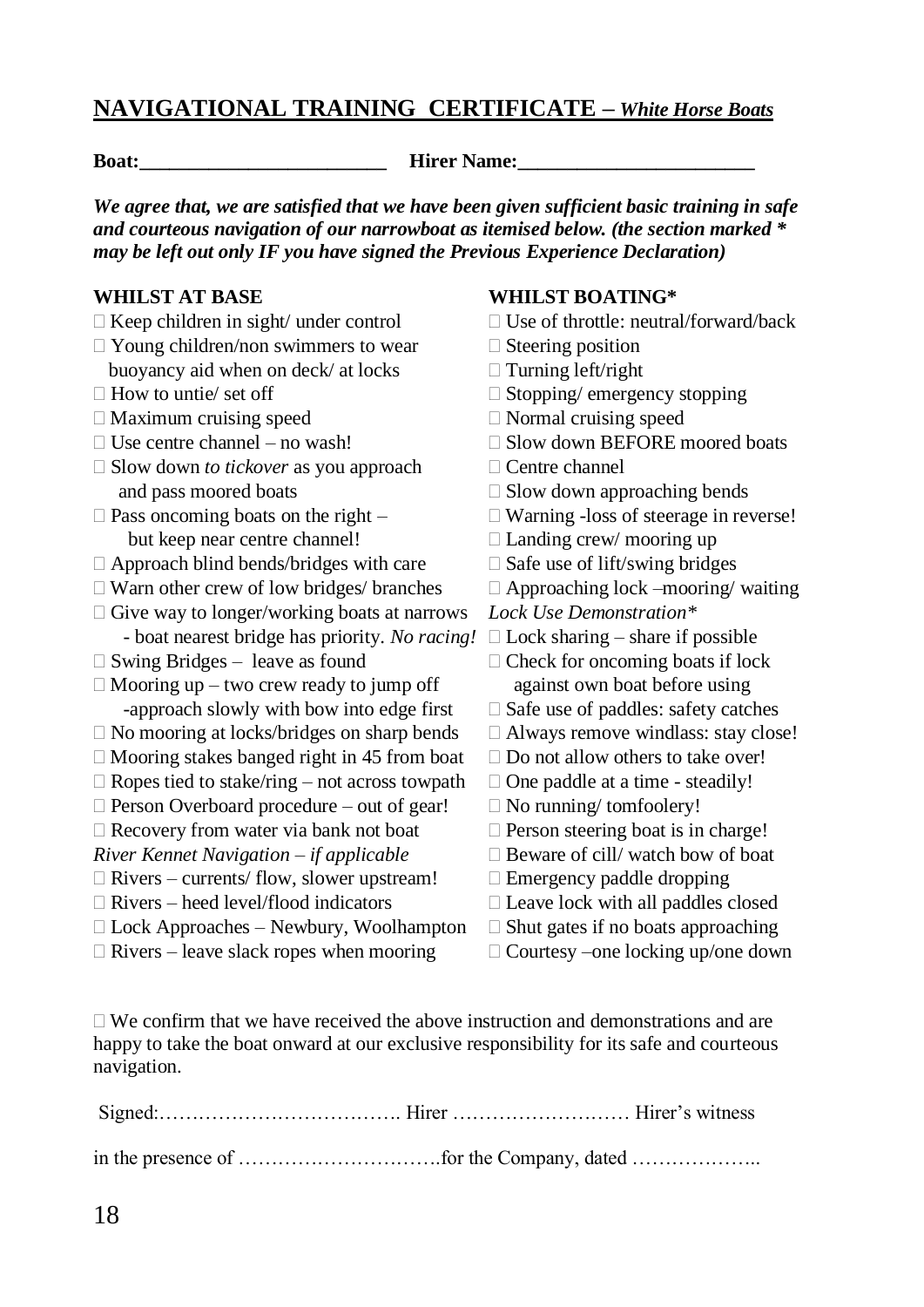#### *White Horse Boats*

## **PREVIOUS BOATING EXPERIENCE DECLARATION**

**Boat: Boat: Hirer Name:** 

**This form will only be used for those who can demonstrate** *DIRECT, RELEVANT* **experience of narrowboating along wide canals AND locks within the last five years.**

*We accept that we have been offered a navigational demonstration and have elected to decline this based upon our previous experience of narrowboat handling and operation, including safe use of narrow locks.*

 $\Box$  We accept that in signing this declaration we accept complete responsibility for the *safe and courteous handling of this boat, and that we will be held exclusively liable for any damage to this boat and for any third party persons or property in the event of provable negligence/ ignorance of items that would otherwise have been demonstrated in the Navigational Demonstration*

 $\Box$  We accept that, in the event of any reasonable complaint by a third party in respect *of boat handling or lock use, White Horse Boats are authorised to pass on our name & contact details as the responsible persons for the boat at the time, and that White Horse Boats are entitled to recover any reasonable, provable costs (including where relevant any third party charges and legal costs) incurred by themselves in dealing with such complaint.*

*We summarise our relevant previous experience as below:-*

| <b>Signature 1. Hirer:</b> | 2. Hirer's witness:                              |
|----------------------------|--------------------------------------------------|
|                            | <b>Print Name: 1.</b> Hirer: 2. Hirer's witness: |
|                            |                                                  |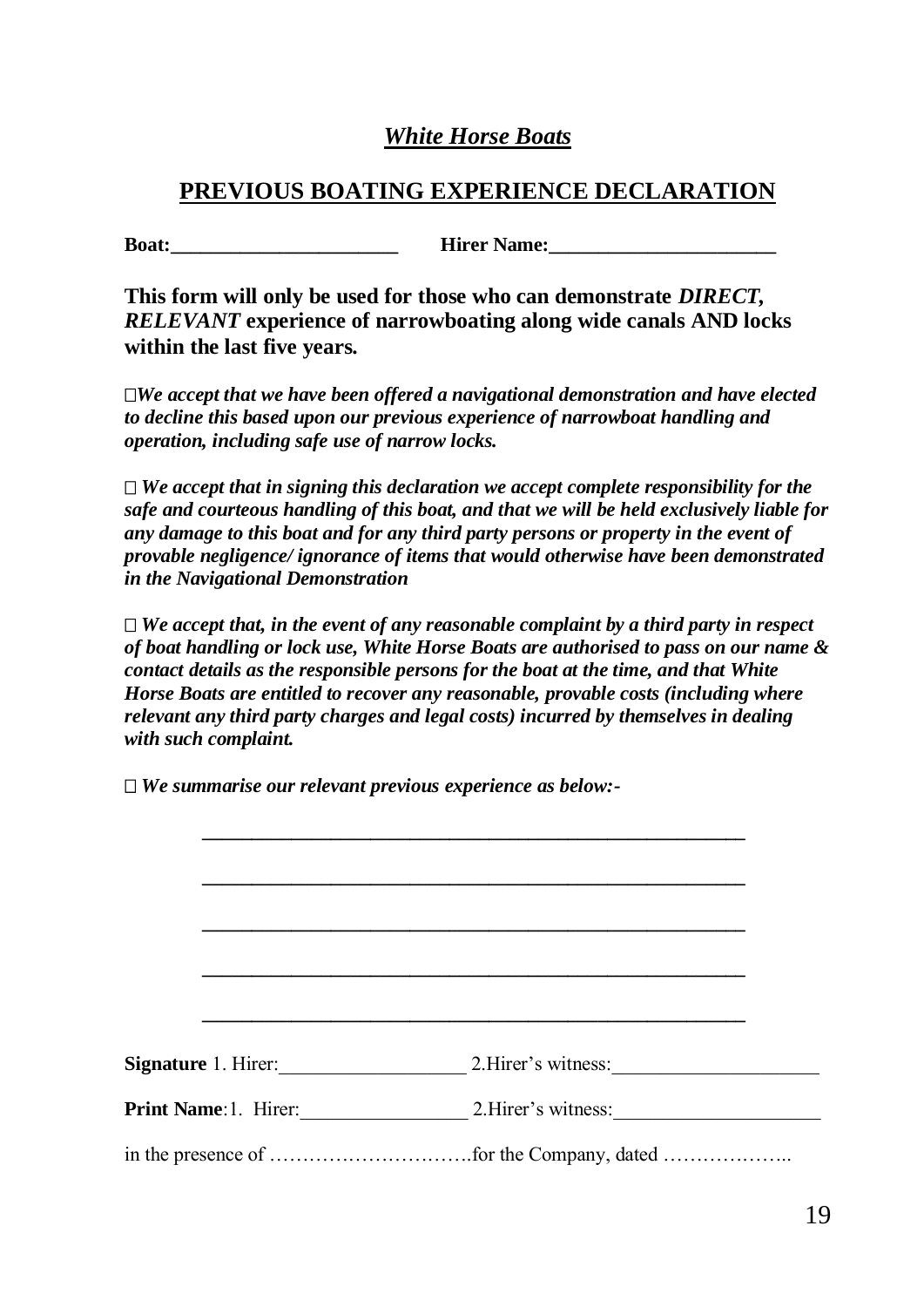# **CORRECT USE OF BOAT TOILETS**

 Due to Hirers choosing to ignore (or forget) the instruction given during Handover, we are now insisting on your reading, and signing acknowledgement/ acceptance of, this Notice.

*The only items that should go down the toilet and those that you have eaten or drunk, or the low-grade (biodegradeable) toilet paper as supplied. UNDER NO CIRCUMSTANCES should the following items be allowed anywhere near the toilet, nor put down it:-*

- *Tampons/ Tampax etc*
- *Cotton Wool*
- *Nappies*
- *'High Quality/ Quilted' Toilet Paper*
- *Kitchen Towels*
- *Wet/ Moisturising Wipes e.g. Kandoo, Johnsons Baby Wipes, Pampers*

*PLEASE REMEMBER* **that boat toilets are not connected to the mains: they have to be 'pumped out' by machine. If any of the above are put down the toilet, they will block the pump out pipes or machine, or stop the toilet working altogether. Please try not to use 'bundles' of toilet roll in one go – it too could block the toilet!**

*By signing this Notice, you (and all of your party) are accepting responsibility for correct use of the toilets, AND accepting that you will be liable to pay charges as shown in the Hirers Manual should we have to be called out whilst you are on holiday to unblock the toilet, OR if, on return, we find the toilet blocked or unable to be pumped out.*

 *We thank you for your cooperation in this 'delicate' subject!*

*ACCEPTANCE: Signature:\_\_\_\_\_\_\_\_\_\_\_\_\_\_\_Name:\_\_\_\_\_\_\_\_\_\_\_\_\_\_*

*For White Horse Boats:\_\_\_\_\_\_\_\_\_\_\_\_\_\_\_\_\_\_\_\_\_\_\_\_\_\_\_\_\_\_\_\_*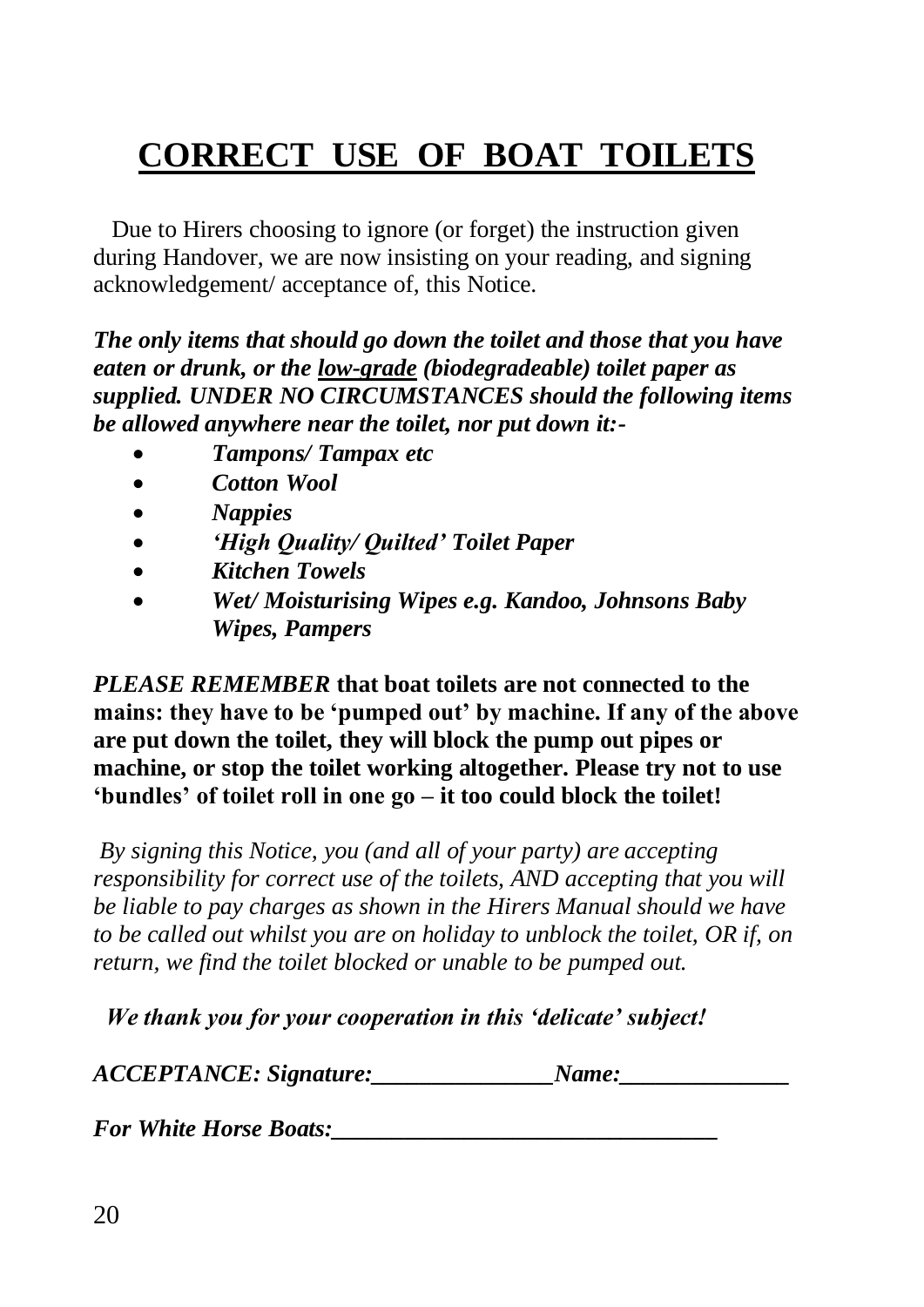# **7. LAST NIGHT AFLOAT & BOAT RETURN**

*Return Time* We need your boat to back with us by 9am, and vacate it by 9.30am. Therefore it is important for you to ensure you do not moor too far from your return base the previous night. Mooring further away than All Cannings will *NOT* allow sufficient time to get back to base next morning!

*Early Return to base (previous afternoon)*. A number of hirers like to return the boat on the last afternoon of their hire rather than stay onboard for a last night. If you intend to do this please advise us at the time of your first arriving at the wharf. When leaving the boat please ensure that all electrical switches are turned off, all doors and windows shut and locked. All curtains and shutters closed. Please lock the key inside the boat – do not leave it anywhere outside – since we have spare keys to access the boat the next morning. *Please ensure that you screw down the stern greaser* (we'll show you this during show-through). Your damage deposit is not returned until we have inspected your boat the next day. Any damage found will be chargeable and is entirely at our own discretion in your absence.

 *Cleanliness* We provide you with all the equipment needed to clean the boat inside and out and leave it as you would expect to find it, especially the kitchens and bathrooms. Please ensure that you have checked all cupboards and that all rubbish including unwanted food has been disposed of in our bins on site. If the boat is returned in a dirty condition we will charge £150 for extra cleaning costs/time involved.

*Lost Property* We check the boats ourselves upon return. Any items of clothing, jewellery, cameras etc. are be kept in store for a period of 2 weeks, after which we shall dispose of them. Items of food, drink, decoration, magazines or fancy dress/effects, will be disposed of immediately. If you think you've left something behind, contact us with an accurate description and we will post it to you (if in UK)- we charge £10 P&P per item.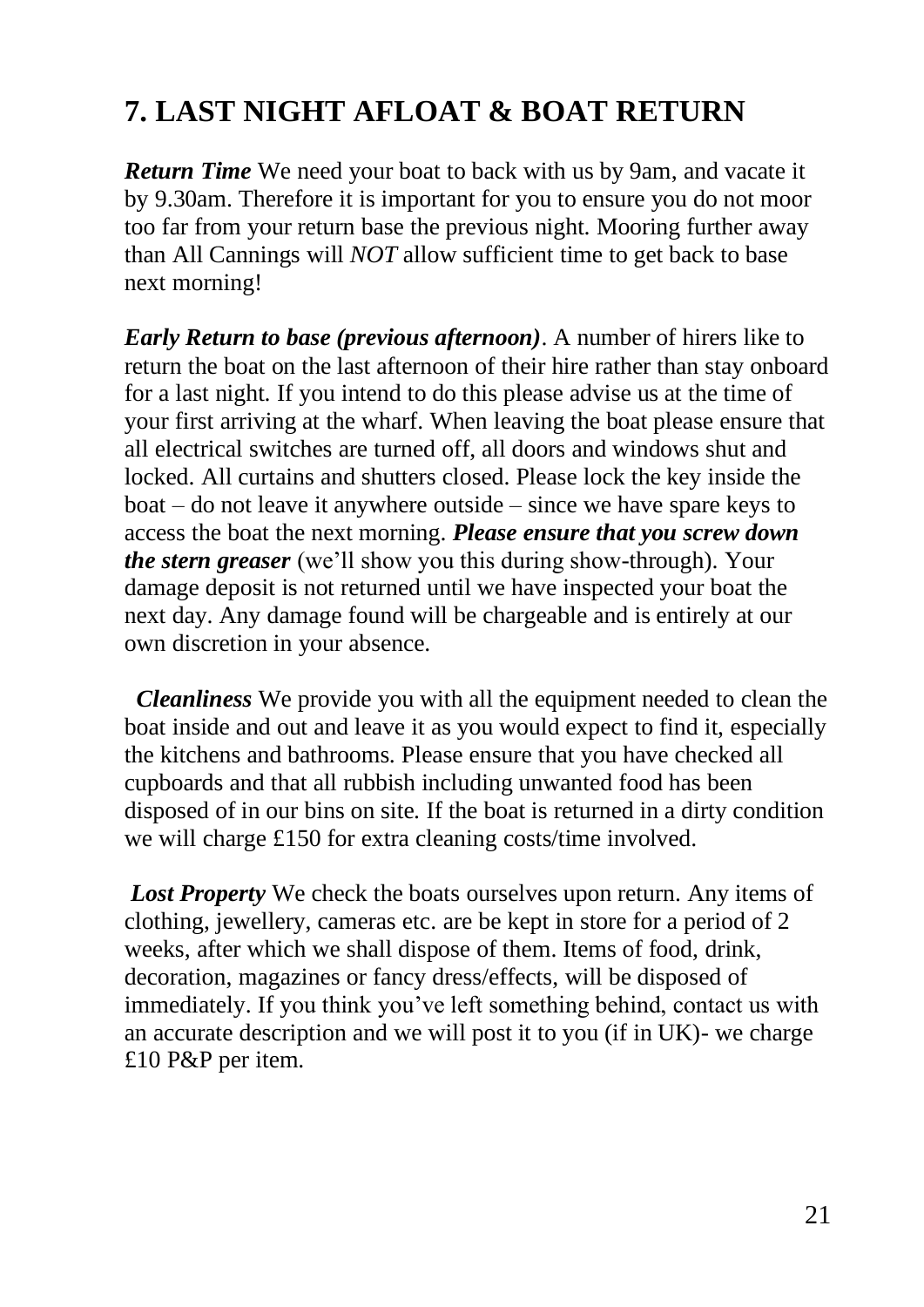## **SECTION B: USEFUL INFORMATION 8. Recommended Routes and Timings**

*Our Recommended Routes are for guidance only. We cannot be held responsible for any errors or omissions.* 

## **8.1 Weekend Break**



**Friday 2pm -5pm**: Arrive at Devizes Wharf (SN10 1DX), load gear on to boat, park car, receive boat handover training (about 1hr) then set off for the Bridge Inn, Horton (01380 860273) or the Crown Inn, Bishops Cannings (01380 860218); you are advised to prebook for a Friday night. Moor on towpath side of canal, not too close to a bridge or on a swing bridge landing stage.

**Saturday**: Set off - it's either 3hrs to Honey Street, or 5hrs to Pewsey. The Waterfront Bistro/Bar (01672 564020) is great for both meals and real ale – but don't forget the scenery is idyllic along this beautiful 15 mile pound so there is no need to have to do any more than simply moor in the countryside for a picnic or barbeque lunch or dinner! At Pewsey Wharf the bustling village with its lovely museum is a mile down the road from the Wharf – the station, shops and pubs are here. Chocolate-box Wootton Rivers is1hr further. The thatched Royal Oak Inn (01672 810322) is excellent for dinner if you wish.

Turn round before Bridge 109 (Farm Bridge) – put bow of boat in until you just touch the railway sleepers, on just over 'tick over' push tiller to right and boat will gently come round, then into reverse tiller in opposite direction and gently take boat under the bridge so as to straighten up. You are now facing Pewsey again.

**Sunday:** If you stay the night at Wootton Rivers you will need to allow 6hrs 'non-stop' cruising if you need to leave your boat at Devizes Wharf on Sunday afternoon. However a gentler cruise on Sunday can place you at either Bishops Cannings or Horton ready for a short cruise to Devizes Wharf on Monday morning. Lunchtime Sunday at Honey Street (3hrs from Devizes) or the Kings Arms, All Cannings (2hrs to Devizes). Evening meal available at either The Crown or the Horton Bridge Inn…or simply relaxing on a mooring in the countryside – to allow for a timely arrival at Devizes Wharf by 09.00 next morning.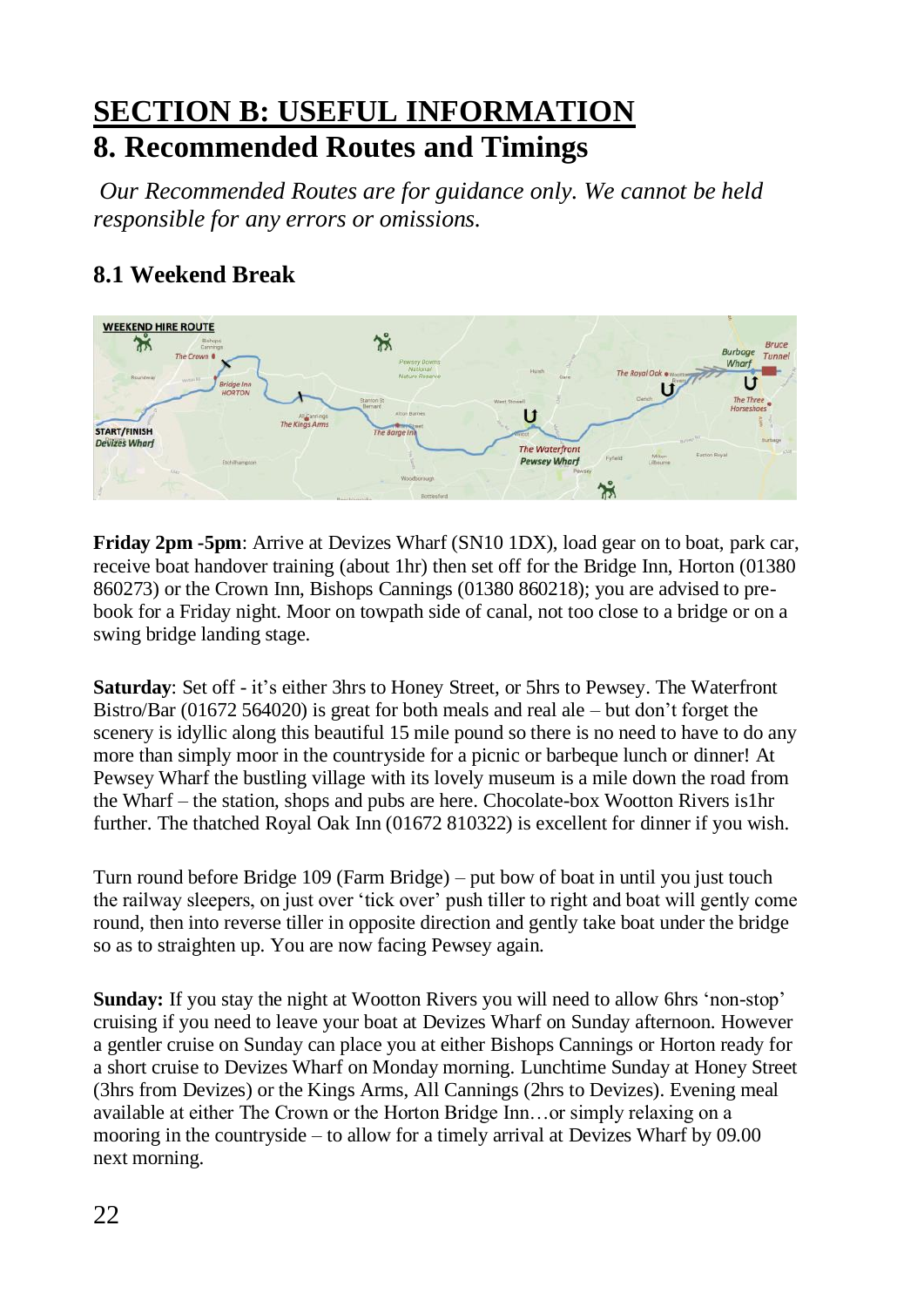#### **8.2 Midweek Break – an extra day's cruising….**



**Monday 2pm -5pm**: Arrive at Devizes Wharf (SN10 1DX), load gear on to boat, park car, receive boat handover training (about 1hr) then set off for the Bridge Inn, Horton (01380 860273) or the Crown Inn, Bishops Cannings (01380 860218) – both about an hour from Devizes - but note they do not serve food on Monday night. For eating out the first evening food cruise 2 hrs to All Cannings for a meal at the Kings Arms (01380 860328)

**Tuesday**: Set off - it's 3hrs to Honey Street, 5hrs to Pewsey and for a great meal and real ale at the Waterfront Bistro/Bar (01672 564020) – but don't forget the scenery is idyllic along this beautiful 15 mile pound so there is no need to have to do any more than simply moor in the countryside for a picnic or barbeque lunch or dinner! At Pewsey Wharf the bustling village with its lovely museum is a mile down the road from the Wharf – the station, shops and pubs are here. Chocolate-box Wootton Rivers is an hour further: the most tranquil mooring at Wootton Rivers is above the second lock. The thatched Royal Oak Inn (01672 810322) is excellent for dinner if you wish.

**Wednesday:** If you moored at Wootton Rivers it is about 1.5hrs to Burbage Wharf on the summit pound. From there you cruise to/through the 500-yard tunnel to Crofton top lock (1hr). It's a lovely walk over the tunnel past the remains of the two old Savernake rail stations and the former hotel, now tastefully converted to private apartments. An hour or so takes you down the Crofton flight to the pumping station. Opposite, the Wilton Windmill and Swan Inn are a 3/4 mile walk around the reservoir. For a relaxing break turn here and return to Wootton Rivers for the evening. If you're active, continue on to Great Bedwyn (1hr) where the Three Tuns pub does great food (01672 870280), a post office/grocery and off-licence. Turn here and return to the summit or to Wootton Rivers for the evening. Total cruising time from Great Bedwyn back to Devizes 9hrs

**Thursday**: Retrace your steps perhaps stopping for lunch at Wilcot Wide next to Ladies Bridge or at Honey Street. Moor for the evening no further away than Horton area to allow a timely arrival next morning before 09.00.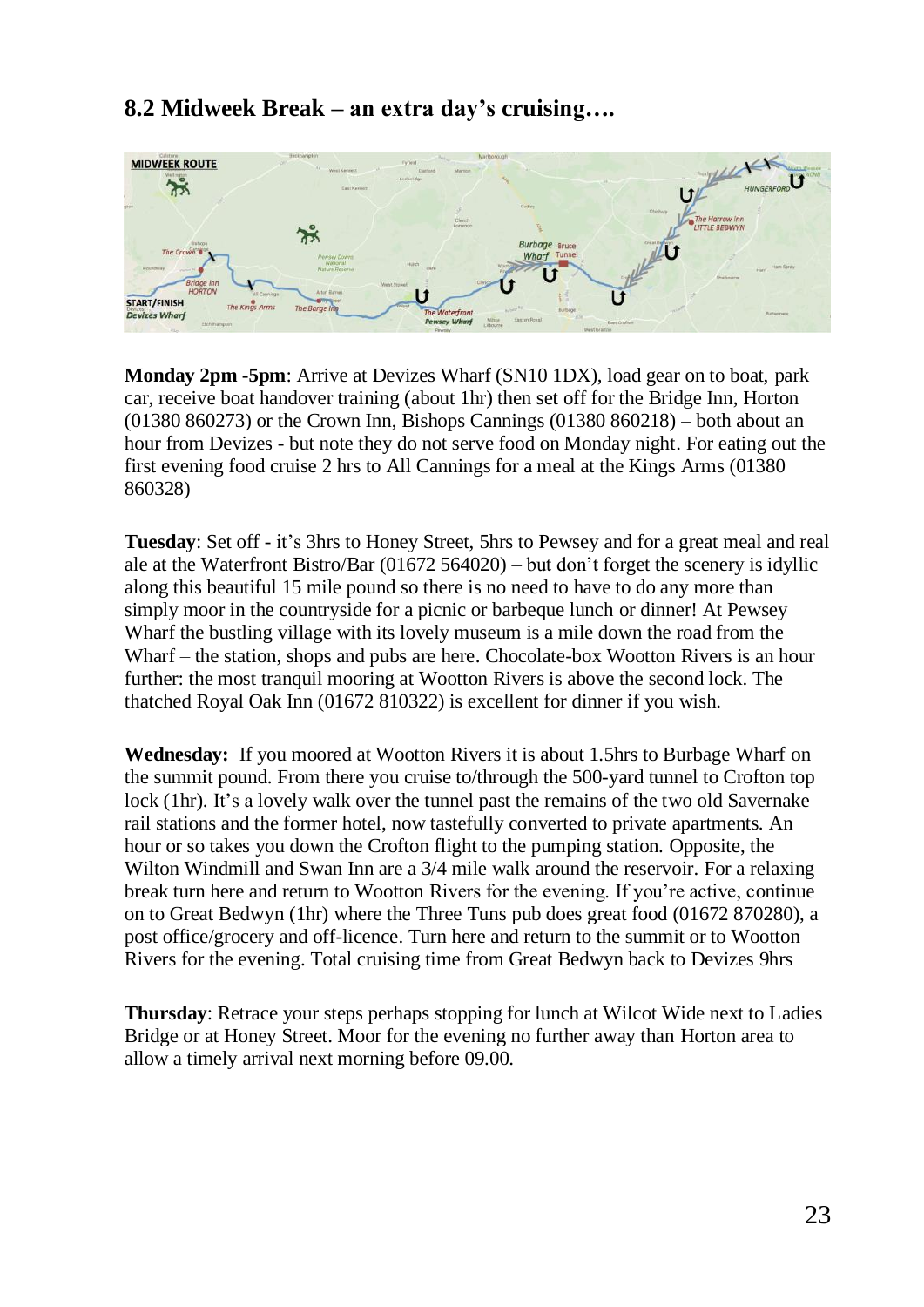

**DAY 1: 2pm -5pm**: Arrive at Devizes Wharf (SN10 1DX), load gear on to boat, park car, receive boat handover training (about 1hr) then set off for the Bridge Inn, Horton (01380 860273) or the Crown Inn, Bishops Cannings (01380 860218); you are advised to pre-book for a Friday night and note that neither pub serves food on Monday evening. Moor on towpath side of canal, not too close to a bridge or on a swing bridge landing stage.

**DAY 2**: Set off - it's 3hrs to Honey Street, 5hrs to Pewsey and for a great meal and real ale at the Waterfront Bistro/Bar (01672 564020) – but don't forget the scenery is idyllic along this beautiful 15 mile pound so there is no need to have to do any more than simply moor in the countryside for a picnic or barbeque lunch or dinner. At Pewsey Wharf the bustling village with its lovely museum is a mile down the road from the Wharf – the station, shops and pubs are here. Chocolate-box Wootton Rivers is an hour further: the most tranquil mooring at Wootton Rivers is above the second lock. The thatched Royal Oak Inn (01672 810322) is excellent for dinner if you wish. If you like boating you could, having ascended the four locks to the summit pound.

**DAY 3**: From the summit you will comfortably reach Hungerford today with a lunch stop at Great Bedwyn at The Three Tuns (01672 870280), a post office/grocery and offlicence plus the railway station. Hungerford is a lovely town with all facilities, famous for its antique shops, and has a nice wharf to moor at, space permitting.

**DAY 4**: This evening marks the half-way point of your week's holiday so REMEMBER to TURN before the day is out so you arrive back in Devizes in good time not to forfeit your deposit! This is a delightful section of canal with the infant River Kennet crisscrossing the canal all the way now. Towards Kintbury you might meet the horse drawn trip boat – remember to steer on the far side of the boat to where the horse is pulling! Turn at Kintbury for a relaxing week, perhaps returning to moor in the watermeadows below Hungerford. Adventurers may reach Newbury this evening but beware of long days back, as above: – no speeding or night boating please! Do not try to over-extend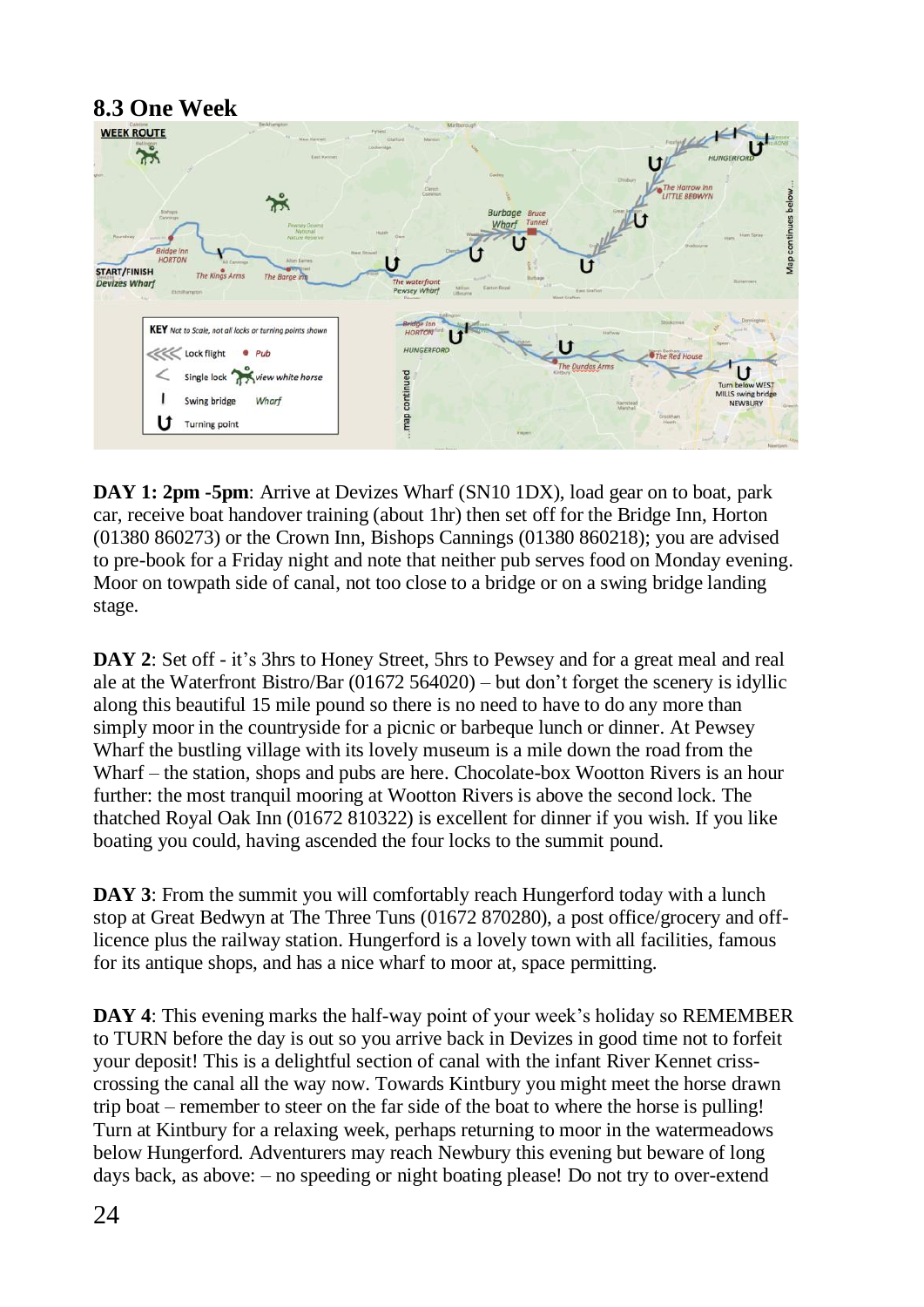your outward journey; most hirers go as far as Kintbury, but only a few make it to Newbury. Doing this means long days on board and missing some of the delights of Wiltshire along the way.

**DAY 5:** If you moored at Hungerford cruise back up to the summit, perhaps mooring before the tunnel to explore the Savernake Forest with dinner on board. If at Newbury, cruise back past Hungerford to reach either Hungerford Marsh or the top of the Froxfield Locks for a remote country mooring for the evening.

**DAY 6:** Both routes today should lead to an evening mooring in the Pewsey area, allowing around 6 hrs cruising back to Devizes on your last full day.

**DAY 7:** If you left Pewsey today, why not stop for a morning snack at the pretty 'wide' at Wilcot,or perhaps a barbeque in the countryside? Moor for the evening no further away than Horton to allow a timely arrival next morning before 09.00.

## **9. Turning Points**

*All turning points are suitable for all of our boats. You are advised to always point the bow into the arc of the turning point (usually the offside of the canal)- keep the stern in the deeper main channel whilst turning.* **Heading East: Honey Street**

 **Wilcot Wide Pewsey** *(200m before wharf)* **Wootton Rivers** *(200m before wharf)* **Burbage Wharf Crofton Top Lock, & Engine House (***below lock)* **Great Bedwyn Wharf Oakhill Down** (*below Oakhill lock)* **Hungerford** *(200m after wharf for our 57ft boats),* **Dreweatts Lock** *(below lock)* **Kintbury** *(100m after lock)* **Newbury –** *West Mills (above lock) & Newbury Wharf* **Aldermaston –** *below lock, before lift bridge* **Tyle Mill –** *below lock and swing bridge* **Burghfield Island Reading –** *100m before Blakes Lock*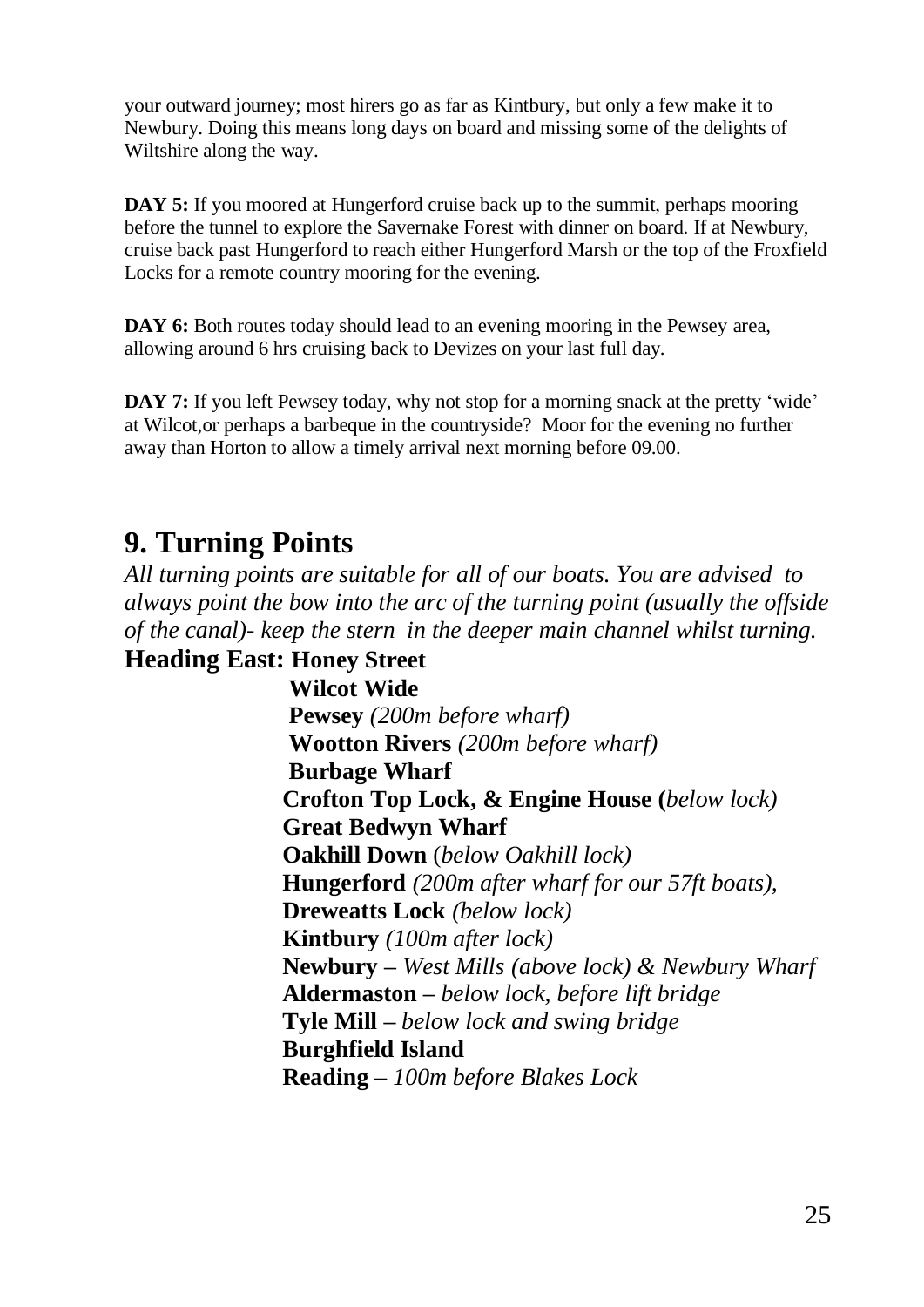# **10. Water(W), Pumpout(P) & Rubbish(R) Points**

*This is up to date as at November 2017: we cannot accept any responsibility for errors or omissions caused by changes to facilities since this time. Pumpouts are chargeable by purchasing a card token from the nearest canalside outlet.*

| <b>Heading East: Devizes Wharf</b> | WPR        |
|------------------------------------|------------|
| <b>Horton Bridge Inn</b>           | W          |
| <b>Honey Street</b>                | W          |
| <b>Pewsey Wharf</b>                | <b>WPR</b> |
| <b>Wootton Rivers</b>              | WR         |
| <b>Crofton Lock 60</b>             | <b>WR</b>  |
| <b>Great Bedwyn</b>                | WPR        |
| Hungerford (Br 83)                 | WPR        |
| Kintbury                           | WR         |
| <b>Aldermaston Wharf</b>           | WPR        |
| <b>Tyle Mill Lock</b>              | WPR        |

*N.B: No facilities beyond Tyle Mill/ in Reading*

## **11. Canalside Shops**

 By shops we mean anything from Village Stores 'V' (limited groceries), through Supermarkets 'S' (e.g. Coop, Tesco) to Giftshops 'G' (which include those selling ice creams and canalware). We only list those either canalside or within a well recognised 'short walk' from the canal. Assume opening hours of 9am to 5pm for all smaller shops, Monday to Saturday only and please be prepared for these hours to be reduced outside of school holidays.

| <b>Devizes</b>      | <b>GS</b> | All facilities                                 |
|---------------------|-----------|------------------------------------------------|
| <b>All Cannings</b> | V         | In Village 1/4 mile from Br 133                |
| <b>Pewsey</b>       | VS        | $\frac{3}{4}$ mile from Br 114 incl bakers etc |
| <b>Gt Bedwyn</b>    | V         | In village                                     |
| <b>Hungerford</b>   | <b>GS</b> | All facilities                                 |
| <b>Newbury</b>      | <b>GS</b> | All facilities                                 |
| <b>Thatcham</b>     | V         |                                                |
| <b>Reading</b>      | <b>GS</b> | All facilities                                 |
|                     |           |                                                |

NB: Cashpoints are located in Devizes, Pewsey, Hungerford, Newbury, Thatcham & Reading.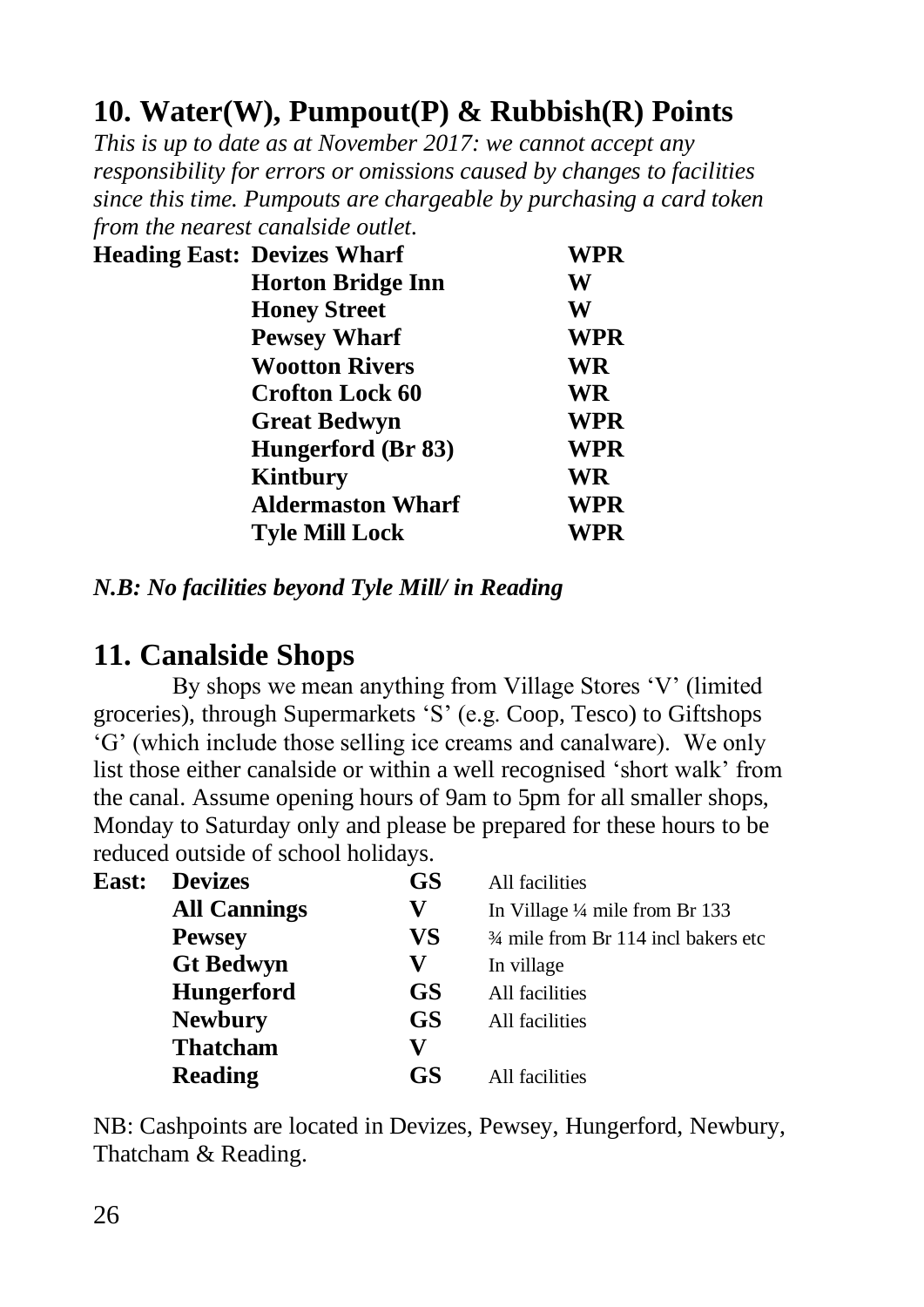## **12. TROUBLESHOOTING whilst afloat.**

 *This section is specifically designed to help you to solve any problems that may occur whilst on your holiday without the need to waste time or money phoning us at base. In no way does this prevent you from seeking reassurance at any time whilst on holiday by calling us on:-*

## **07879 731497**

*To use this section, look through the alphabetical list to find the general title of the problem you may have e.g. Locks, Toilets then select the specific title of the problem most resembling yours….*

#### **BILGE/BILGE PUMP**

*Note: The boat has two bilges:-*

 *The 'main' bilge is kept 'dry' and runs the length of the main cabin of the boat. It will only collect water through a leaking pipe or drain, or if the front doors are left open in a lock and a leaking gate sprays water into the boat.* 

 *The 'engine bilge' runs only around the engine bay, and is usually slightly wet - water dripping from the propeller shaft/stern tube will accumulate until disposed of by the automatic bilge pump therein. This is why the stern tube greaser, where fitted, should be tightened daily at the end of the day's boating. The pump is automatic.*

**Engine bilge appears full of water.** *Is the water up to the steel frames that support the engine? If so, call base. If not, and the water is only approx 20-50mm, this is normal and the pump will take water away automatically when approx 50mm is reached. Check later in the day and if the same/no worse do not worry!*

**Water appears at back of main cabin by steps & carpet is getting wet.** *You may well have a water or drain leak (the boat is NOT sinking!!!) Call base.*

#### **CENTRAL HEATING**

**Radiators not getting hot.** *Is the heating turned on?*

*If No – allow at least 20 minutes before heat is likely to be felt in radiators. If still No, run engine. If still No, call base for advice.*

*If Yes – check all radiators and check each radiator at the bottom – are they part hot? Call base to seek further advice.*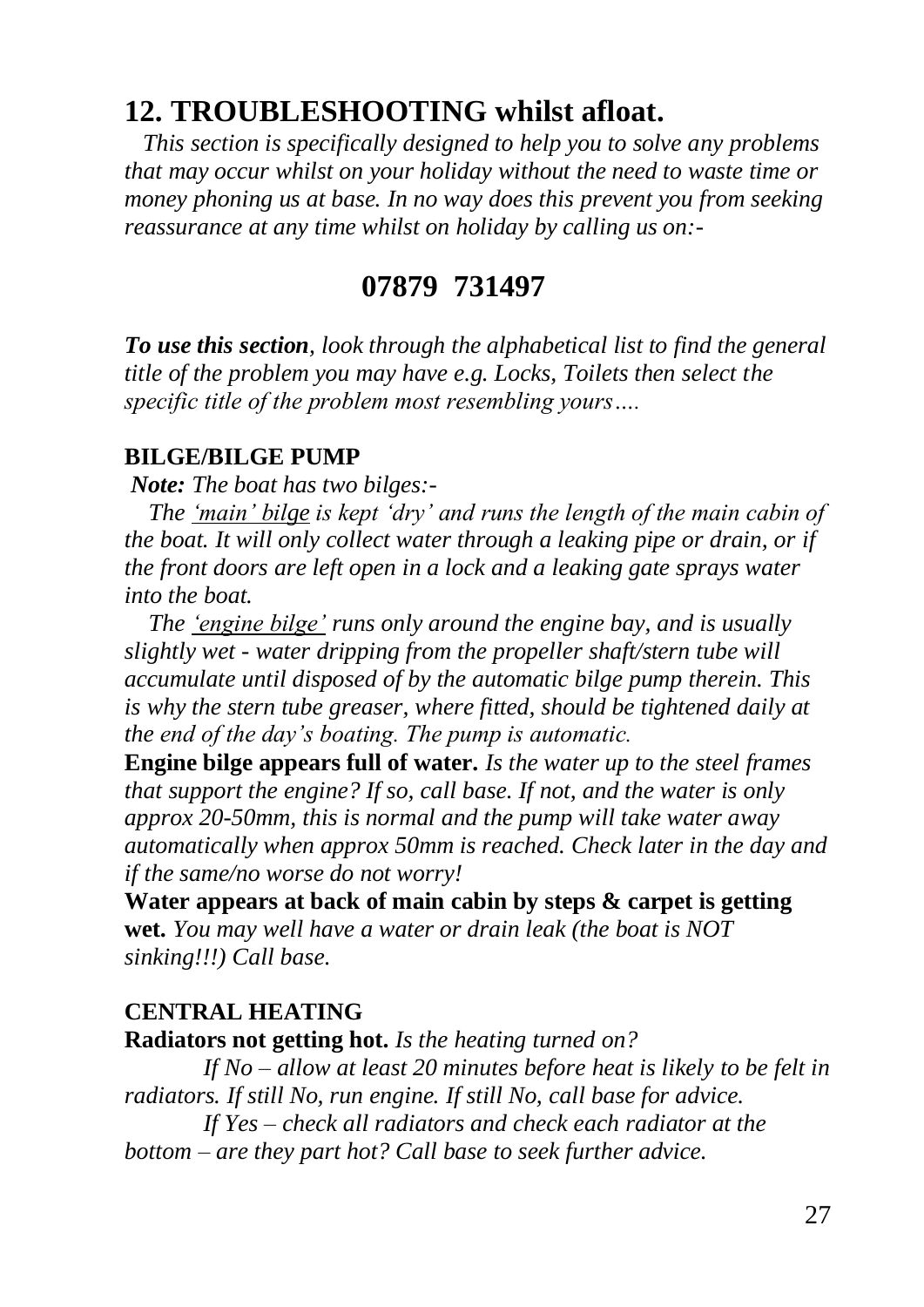## **COOKER**

**Cooker will not light – no ignition.** *On most boats the cooker can be lit by igniter. If this won't work, use matches but CAUTION do not light with a match if you can smell gas or have been trying to use the igniter for a while. If still the cooker will not light, see below.*

**Cooker will not light – no gas.** *If neither igniter nor matches will light the cooker you may be suffering gas starvation. Please follow these instructions carefully:-*

- *a) turn all cooker knobs off*
- *b) go to gas locker at stern on right (starboard)side and check the cylinder is turned 'on'- NO SMOKING*
- *a) Retry lighting the cooker (don't forget to hold the knob 'in' as you light). Remember that if the gas was off it may take a minute before gas comes back through. Success? If No, call base.*

## **ENGINE**

**Engine won't start.** Can you hear the engine trying to turn over? *If No, call base*

 *If Yes, make sure you have pre-heated as demonstrated to you during Boating Tuition, apply some throttle and try again. Success? If still No, call base*

## **Engine alarm sounding whilst engine running**

- a) immediately after starting *rev engine up for a few seconds – success? If No, go to (b) below*.
- *b)* Whilst engine has been running/boating *check dials to establish which alarm is sounding (light should be showing) and shut down engine immediately. Call base*

**Engine labouring/stalling.** Are you in gear/underway?

 *If No, call base*

 *If Yes, come out of gear, give a burst of reverse gear, pause, a burst of forward gear, pause, resume normal power – has this solved the problem?*

 *If No, repeat this exercise three times*

 *If still No, moor up, shut down engine, remove keys, and check propeller for fouling (through weedhatch). Restart engine AFTER replacing weedhatch – has this solved the problem? If No - call base.*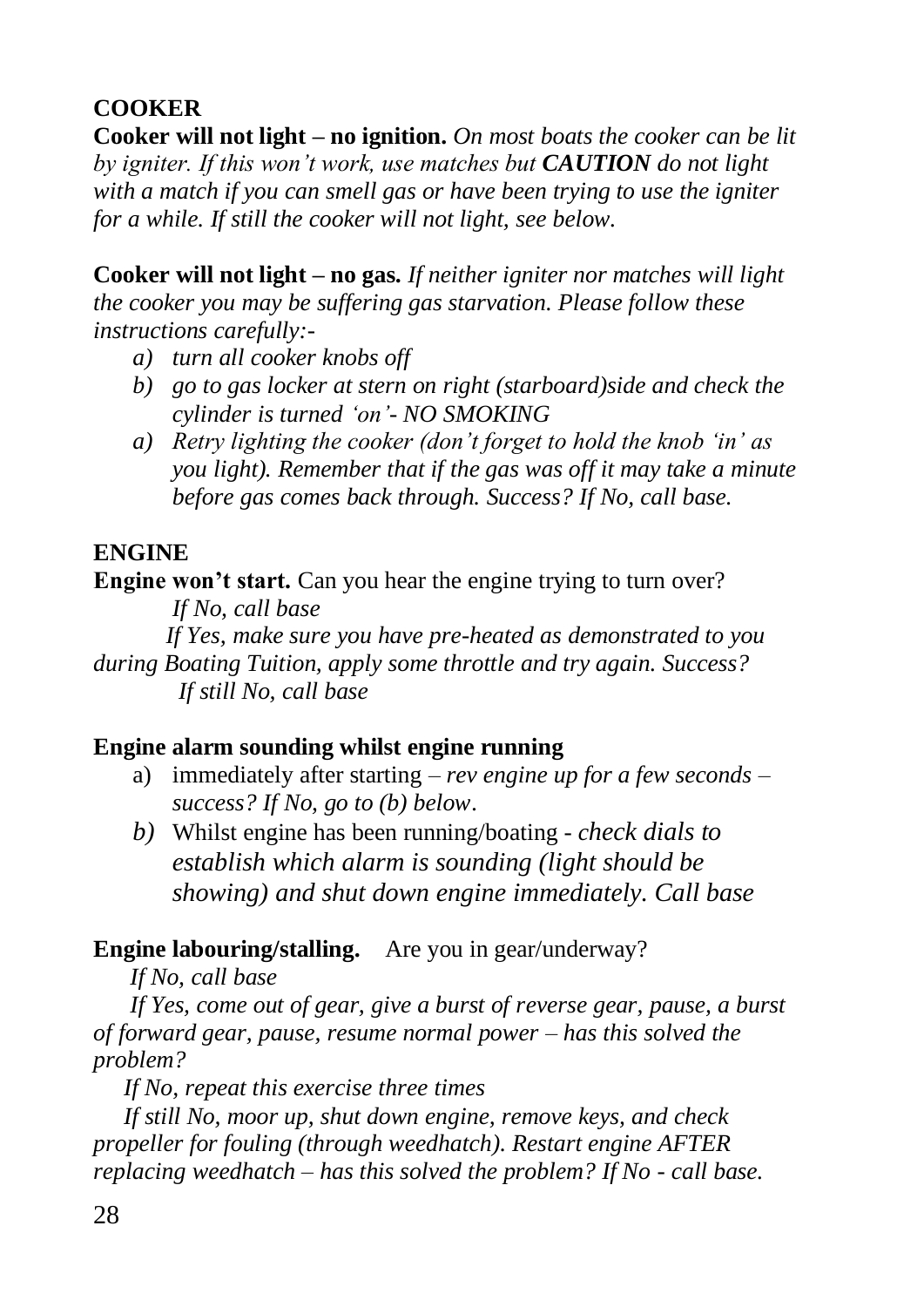## **Engine won't stop**

 *- have you turned the keys off before trying to press the stop button?*

*If Yes, turn keys back on and try again If No, call base*

## **Engine racing**

 *Move throttle to neutral/mid position – is it still racing? If Yes, call base*

## **FLOODING**

 *If you suspect that you may be floodbound or feel unsafe to move due to flooding, please call us BEFORE you do something you may later regret. Note that any delay or inconvenience caused through flooding cannot be deemed to be our responsibility!!*

## **GEARBOX**

**Boat does not go into gear (engine still running).** *Have you ensured that you did not press the button (at the fulcrum of the throttle lever) when moving the lever or, have you left it pushed in from when you started the engine? To check, return throttle lever to full vertical position then try to engage gear again. If you still cannot engage gear, call base.*

**Engine has stalled in gear, or stalls when going into gear.** *You have probably got a fouled propeller. Turn engine off, take boat out of gear (throttle vertical) and follow instructions under 'Propeller'.*

## **IGNITION**

## **Engine will not start when key is turned (no engine sound at all).**

*Have you any alarms sounding when you turn the key?*

*If No, have you any power in the boat (lights etc?). If still No wobble the emergency battery isolator key and see if this gives power – if so try starting the engine now. If still no, call base. If Yes, have you turned the key far enough –try again! If the engine still does not show any sign of starting, call base.*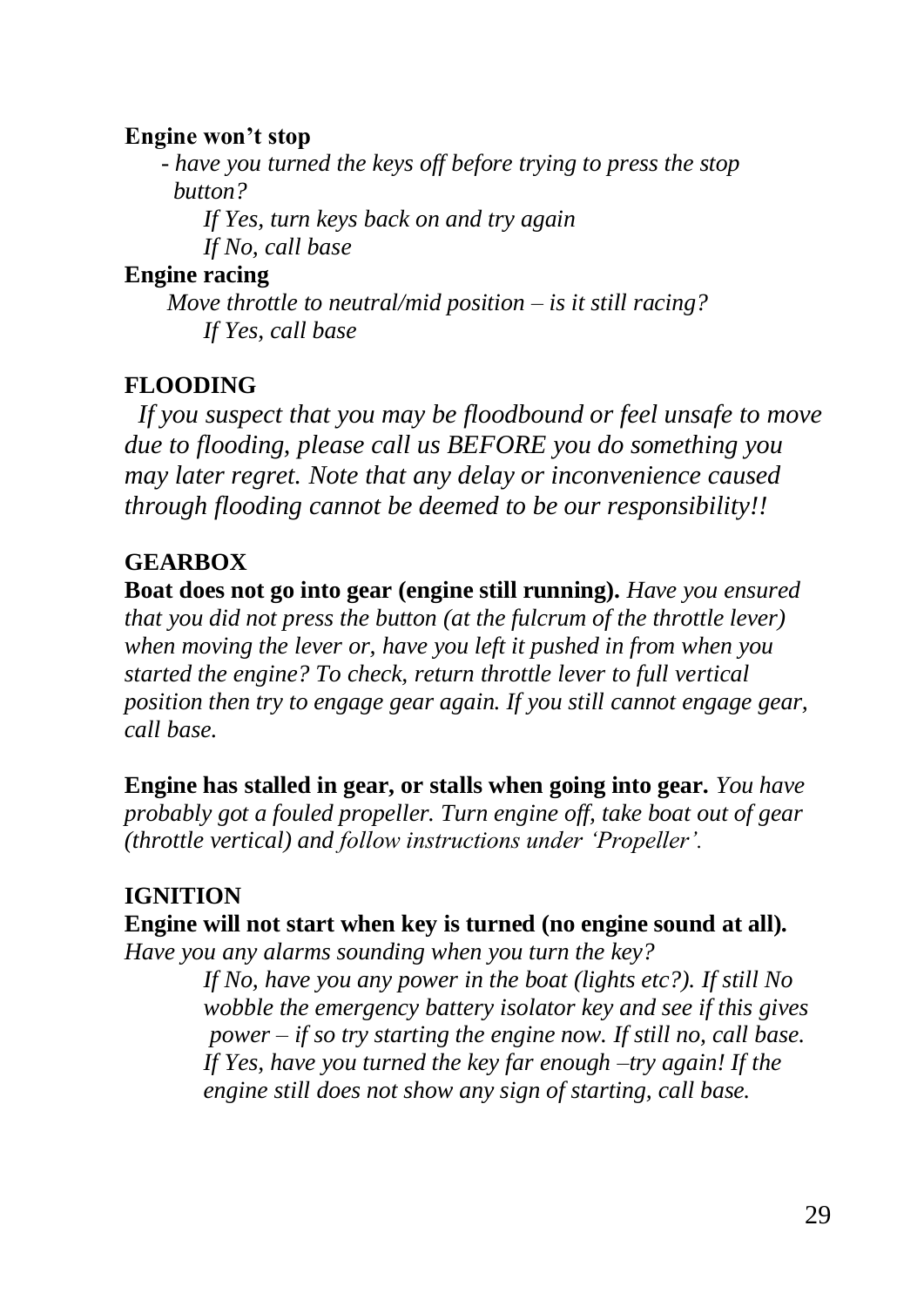**Engine turns over but will not start.** *Try to start again, but ensure that you preheat the engine for 15 seconds i.e. hold key under pressure so that the preheat light shows. If still unable to start, call base.*

## **LIGHTS**

## **An individual light will not work.**

*Check other similar lights to check they work.*

*If Yes then a bulb/tube has blown – call base in office hours (we will only attend such a fault during normal working hours – not an emergency item).*

*If No, check fuses and replace if necessary.*

*If still No check all lights, TV etc. If these are all not working you may have flat batteries – turn engine on and recheck. (Note that in this case you will need to charge batteries next day for at least seven hours)*

*If still No, call base.*

**Several (but not all) lights fail to work.** *It is likely a trip switch has blown. Please check/push back in. If unsuccessful please call base.*

**No lights in boat whatsoever.** *Check that the fridge light, the TV, and the water pump have also all failed. You may have flat batteries. Turn on engine (make sure engine revs and that all warning lights/alarms go out) and retry lights etc after a few minutes. If still no power, turn engine off and call base.*

## **LOCKS**

**Lock will not fill/empty***. Have you checked and/or closed all gates/paddles at the far end, and opened the paddles at your end?*

**Gate will not open or fully close.** *The gate may have something stuck under/in front of/behind it. Try pushing it the other way, then try pushing it again. If you still can't shift it please call base, noting which lock you are at before you call us!*

**Boat won't fit through gate.** *The gate is probably jammed. Reverse boat and refer to the section immediately before this one.* **Water is cascading over the gate!!** *This is not as much of a problem as it may sound, but – if going uphill- do NOT allow the bow to go under*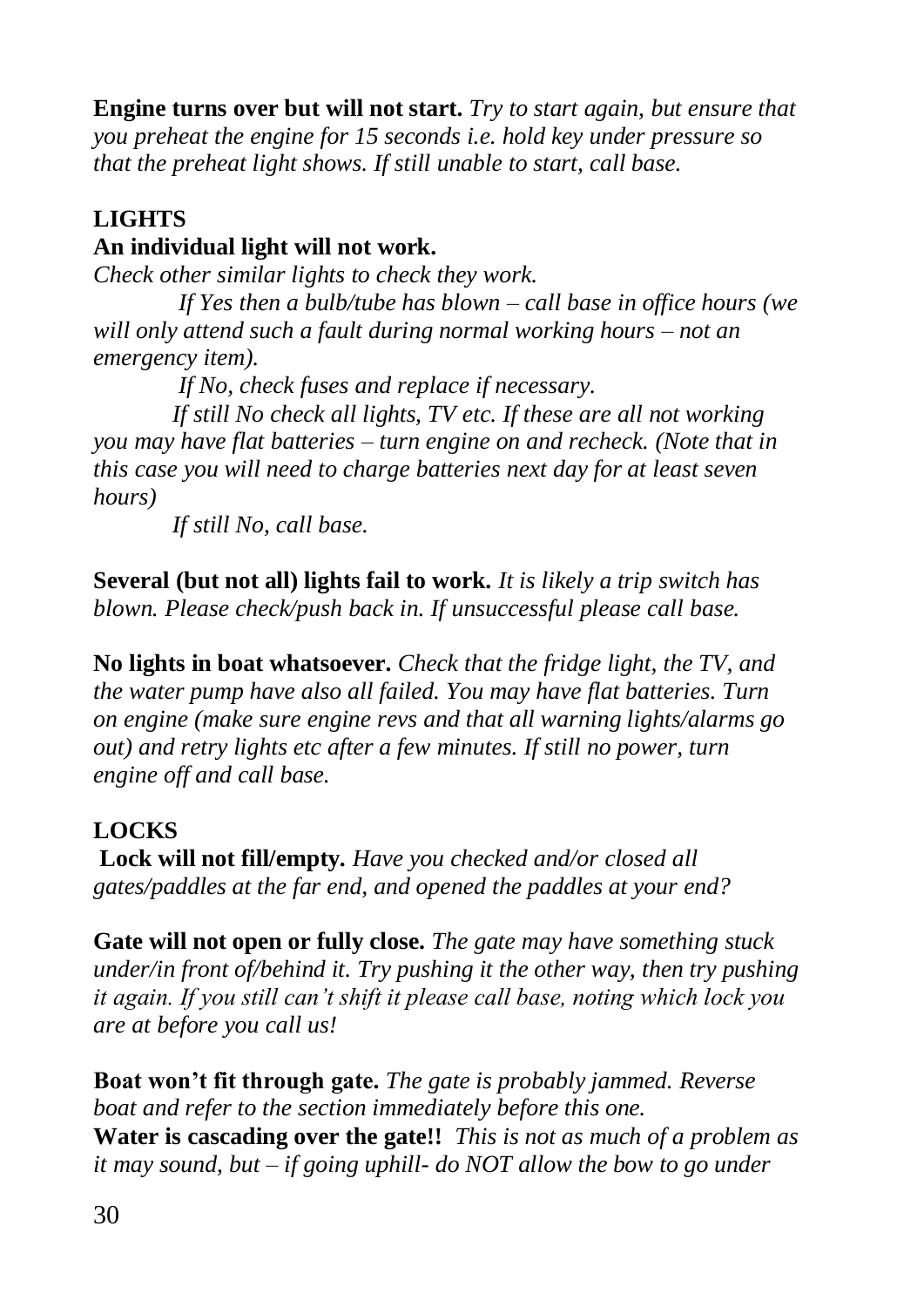*the water (DANGER OF SINKING!). Instead, keep the boat away from the front of the lock and only open one upper paddle a small part of the way until the water cascade ceases. Then allow the boat to return to the front of the lock before steadily raising both paddles as normal.*

**Pairs of Boats e.g. Hotelboats, Coal Boats, Historic Boats.** *These usually have an unpowered 'Butty' boat being towed by the Motor boat. Make sure you keep to the offside of any ropes pulling the butty!*

**Lock flights e.g. Wootton Rivers, Crofton***. At such places you should endeavour to work with one person filling/emptying the lock ahead as you empty/fill yours so that water is not wasted – this is the sign of a professional boater. There should never be more than lockful of boats in the short lock pounds between locks for the same reason. If you meet a horse drawn, or bowhauled (pulled by a person), boat please ensure you pass on the opposite side to the towpath whichever way you are going so that you do not foul the rope!*

**No water between two locks!** *In a flight if you encounter this please call base!*

## **PROPELLER**

**Fouled Propeller.** *Symptoms of this will include excessive tiller vibration (or even a violent wobble when in gear). Smoky engine exhaust, engine labouring, or lack of progress. In extreme cases fouling can stop the engine instantly. Take the following action (except extreme cases-go to point g):-*

- *a) Take boat out of gear*
- *b) Engage reverse gear briefly but with plenty of revs.*
- *c) Take boat out of gear again briefly.*
- *d) Engage forward gear similarly*
- *e) Out of gear again.*
- *f) Engage normal forward gear/revs and establish if the fouling has been 'thrown off' i.e. the boat handles normally once more*
- *g) If fouling persists, or if the engine stopped, moor up, turn engine off, move throttle to vertical position, and remove the keys (keeping them with you!)*
- *h) Lift the rear deckboard, and remove the weedhatch placing to one side.*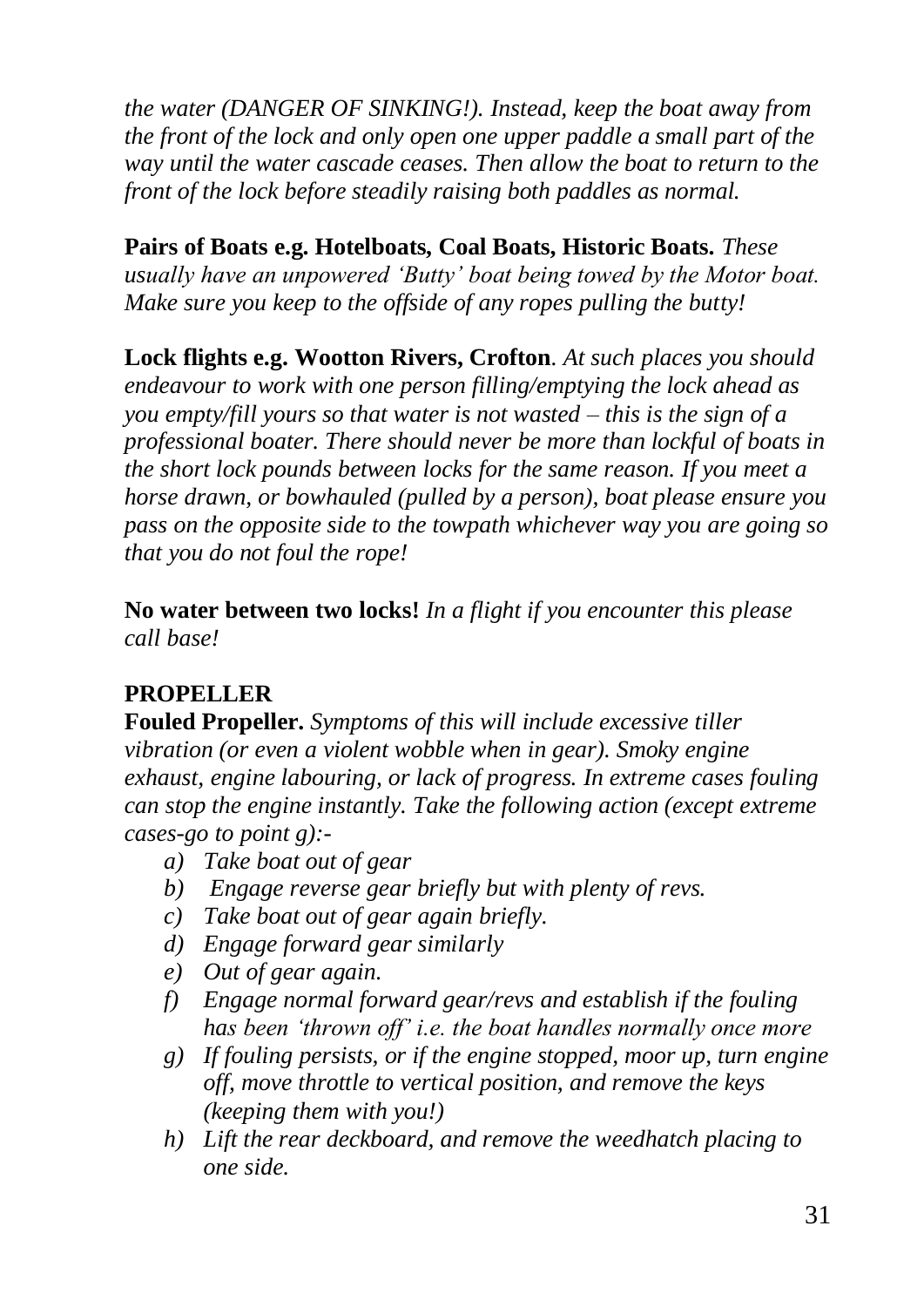- *i) Roll you sleeves up and carefully put your hand through the hatch and water until you feel the three blades of the propeller. Beware of sharp objects that may be wrapped around it!*
- *j) Carefully try to unwind/ pull off whatever is wrapped around the propeller. Be aware that it may contain sharp fishing hooks, barbed wire, fishing line (which shreds cold hands!) etc, so do not exert excessive force before you have a safe grip!*
- *k) If necessary use a sharp kitchen knife to cut things loose – but be sure to tell us you have used such a knife so that we can replace it next hire.*
- *l) Ensure that all debris removed is binned and not thrown back into the water only to wrap around another propeller.*
- *m) Once you are sure everything is clear check that the propeller turns freely. Then clean the lip of the weedhatch to ensure that no debris will compromise the seal when the hatch is refitted.*
- *n) Refit the hatch carefully and centrally. Then fit the locking bar, ensuring the screwbolt locates in the centre ring. Tighten up this very well – should you not do so the boat may SINK!*
- *o) Once clear of the weedhatch, BEFORE you replace the deckboard, turn on the engine and put into first forward, then reverse, gear. Check that there is no leakage of water through the weedhatch seal. If there is leakage, repeat steps (g) (h) & (n)*
- *p) Once you are sure the seal is watertight replace the deckboards and resume cruising.*

**RUDDER –** *see tiller below*

## **SHOWER/SHOWER DRAIN**

**Shower will not go hot.** *Ensure shower is fully turned on, that temperature control is in a mid position (i.e. not on coldest setting), and that water has run for at least 2/3 minutes.* 

*If still cold – turn on heating and/or engine. Water should reheat in 20 minutes*

*If STILL cold, contact base.*

**Shower does not drain.** *All pumps are automatic. Check lights work – if so check trip switches – if OK call base, if not replace reset trip and repeat process. If trip blows again call base.*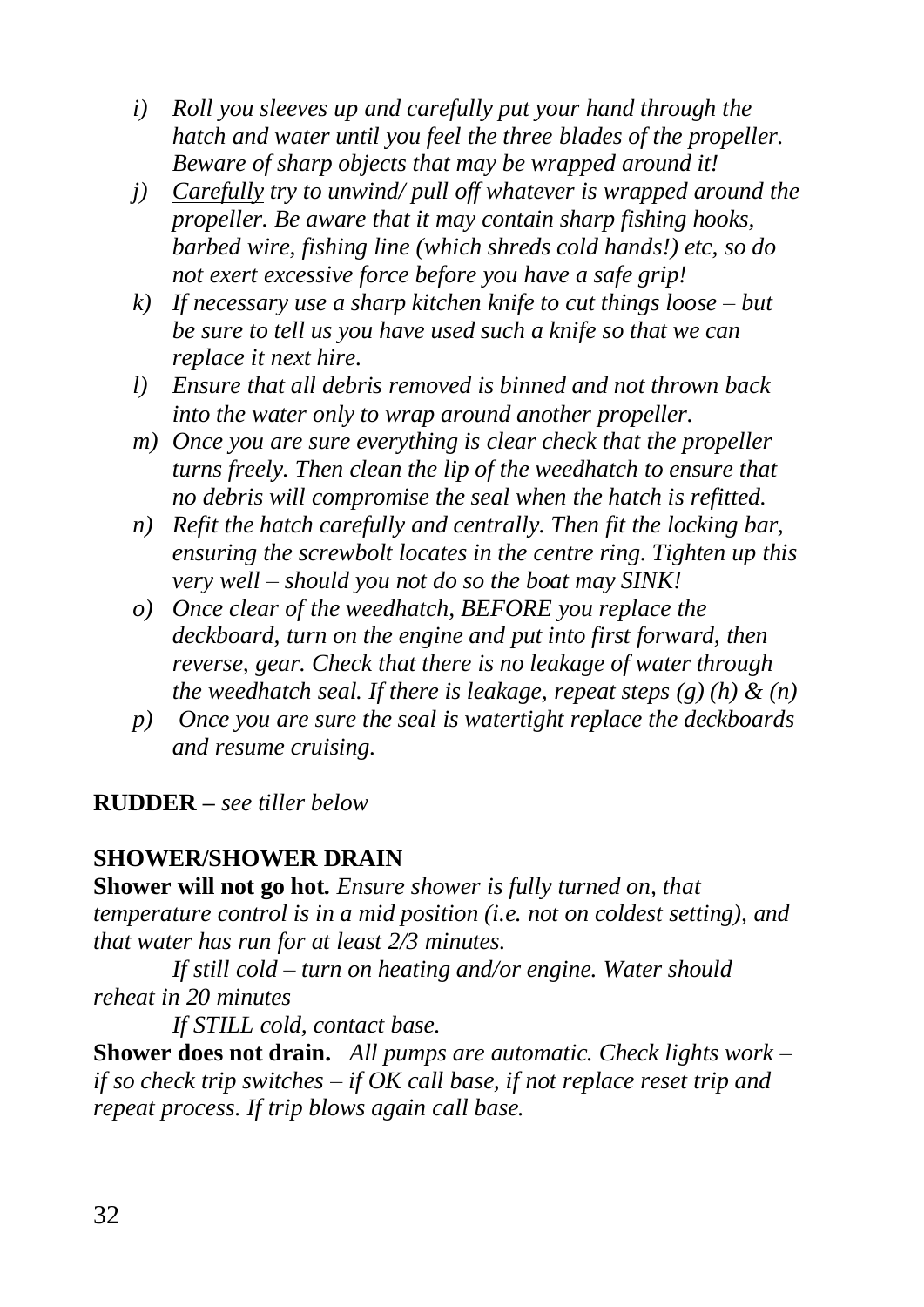## **SWINGBRIDGES**

**Bridge won't move.** *Have you unlocked the padlock / bolt securing the bridge at the side/ground with your BW key windlass? Are you pushing the buttons and/or the right way? If still no movement please call CRT.*

#### **THROTTLE**

**Throttle will not engage gear.** *See 'Gearbox'*

**Throttle moves but engine revs do not alter.** *Call base – you may have a broken control cable.*

**Throttle moves and engine revs but no gears.** *Check the central button is 'out' (see 'Gearbox'). If still no gears, call base – you may have a broken control cable.*

## **TILLER**

**Tiller loose/appears wobbly.** *Is the tiller so loose that you cannot steer? If yes – call base –the tiller locking nut needs adjustment. If no, but steering is hard and the whole tiller/rudder seems to be 'floating around' you have probably dislocated the rudder on a lock sill – call base (note that this is a chargeable repair).*

**Steering is always out of line.** *Stop the boat (no need to tie up – a good time to do this is at a lock or whilst moored). Put the tiller in a straight line with the boat i.e. as if you were trying to steer straight. Look over the back of the boat (stern) to find where the rudder appears to be sitting. It should be under the back fender in a more or less dead central position. If yes, your steering needs practice. If no, call base. Note: No two boats will handle identically. Forces such as hull profile, propeller swing direction and pitch will all influence the handling of each boat. We recommend you steer by eye i.e by looking forward as you steer rather than looking at the tiller for a straight line!*

## **TOILET/TOILET TANK**

**No flushing water**. *Is the water pump on, and the toilet emergency valve open?* 

*If the pump is off CHECK who turned the pump off and why BEFORE you turn it back on!*

*If the pump is on, try a tap instead – if there's no water, listen to hear if the pump's running. Go to 'Water' below.*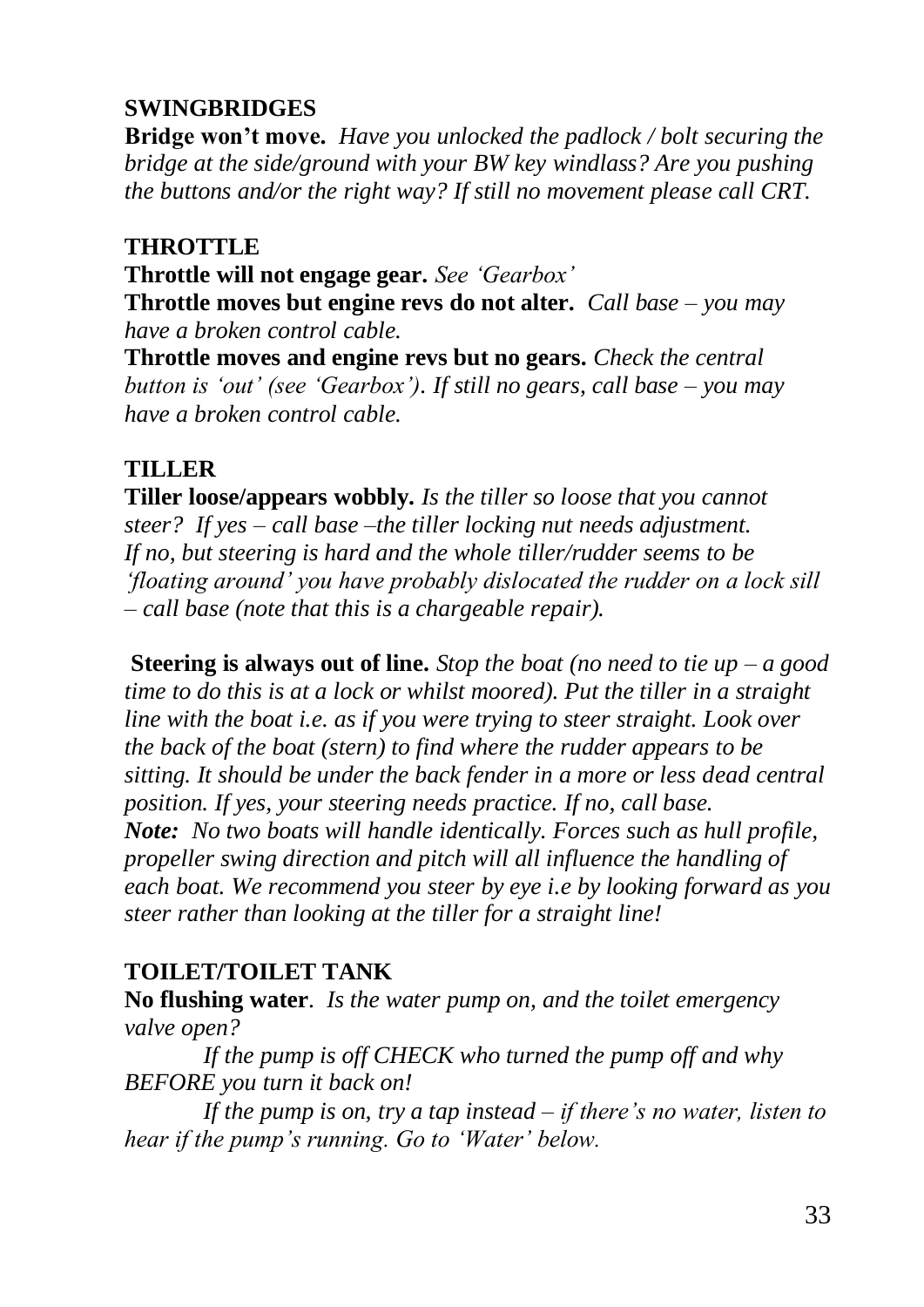**Toilet will not empty***. Is the loo full, or blocked? Use a mooring stake and GENTLY try to push any obstruction through the toilet down into the tank.Has this cleared the problem? If No - tank is probably full call base – you may need a pumpout. DO NOT USE TOILET FURTHER, until pumpout is complete! If advised by base to proceed to another boatyard for a pumpout which the base advises is at their cost, please obtain a receipt.*

## **Toilet Full/Overflowing**

- a) SHUT OFF WATER IMMEDIATELY by turning off either valve by toilet and/or switching water pump off.
- b) Try to flush toilet does the bowl empty? *If Yes – turn pump &/or valve back on and resume normal use If No – see above 'Toilet will not empty'.*

#### **TV/ DVD/ RADIO**

**No power/will not switch on.** *Check that you are pressing the correct button. Then check lights –are they working? If No, start engine and then repeat above. Your batteries were flat and will therefore need at least 7 hours charging today! If you have lights but no TV check the trip switches. If still no TV call base.*

**Power but distorted picture.** *Note that TV reception on canals is very poor due to the proximity of the boat to ground level! Ensure that you have plugged the aerial in outside. If it is still a poor picture try to retune the TV or move the boat and then retune the TV. Note that we will not attend callouts for this problem as it is 95% likely to be reception and therefore out of our hands!*

#### **WATER/ WATER PUMP**

#### **No water comes out of taps.** *Is the pump running?*

*If Yes – you've run out of water! Switch water pump off immediately, find next waterpoint, fill tank up, turn pump back on and run water through all taps and showers and toilets to reprime pump.*

*If No, is the pump switched on? If not, turn it on! If still no success check trip switches. If none of the above work, call boatyard for assistance.*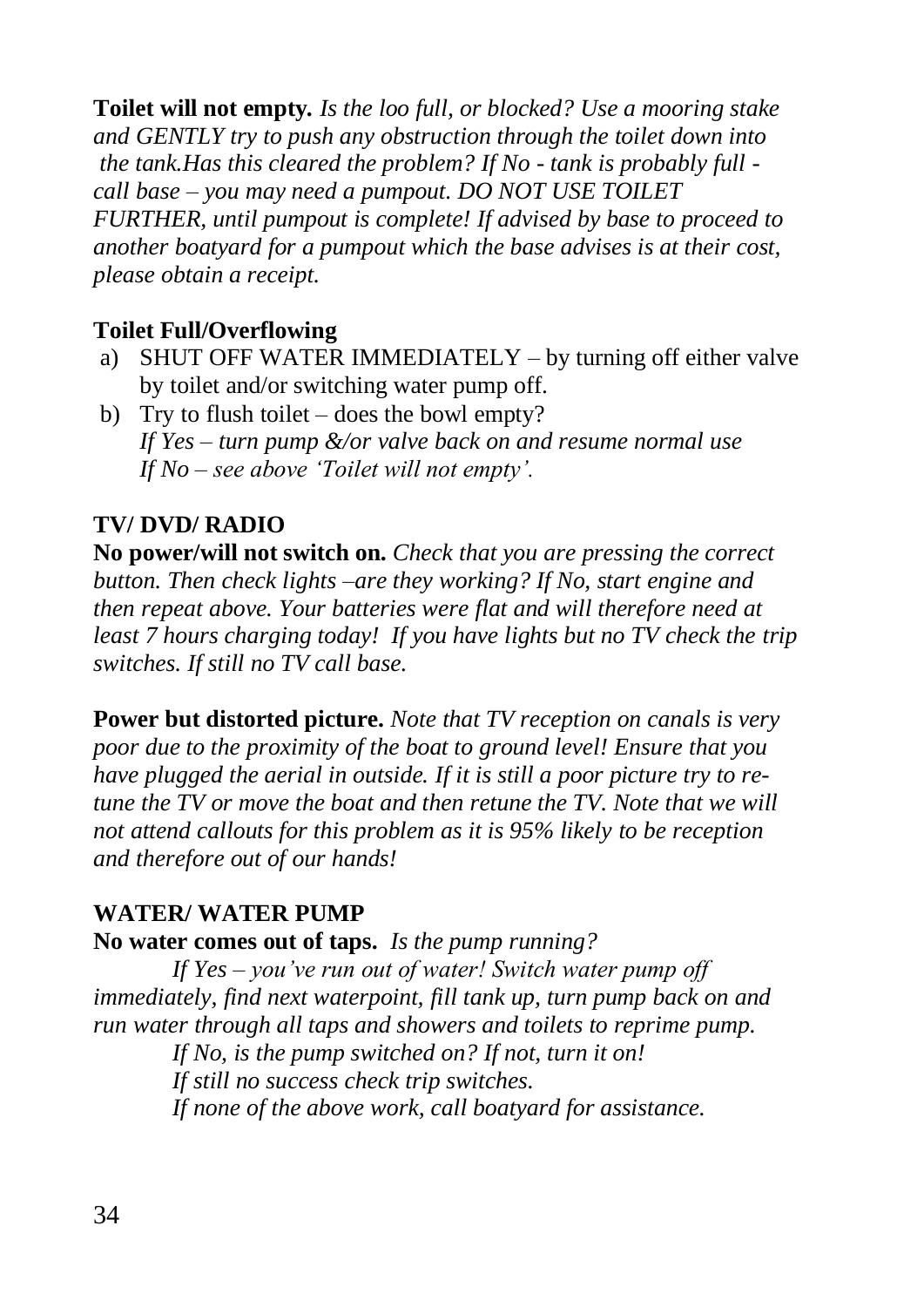# *We would Appreciate Your Comments!*

We hope that your holiday, however short or long, has been the best you could have had. To help us to maintain our high standards and friendly, yet efficient, service we would appreciate a few moments of your time to make any comments you feel appropriate in the space below. Please ensure you complete the boat and hire date details so that if necessary we can respond in due course….

## **BOAT:** HIRE DATE:

## **YOUR COMMENTS:-**

**Overall holiday rating (out of ten):** 

**Please ensure you tear this sheet out and hand it to our staff upon your departure,**

**THANK YOU.**